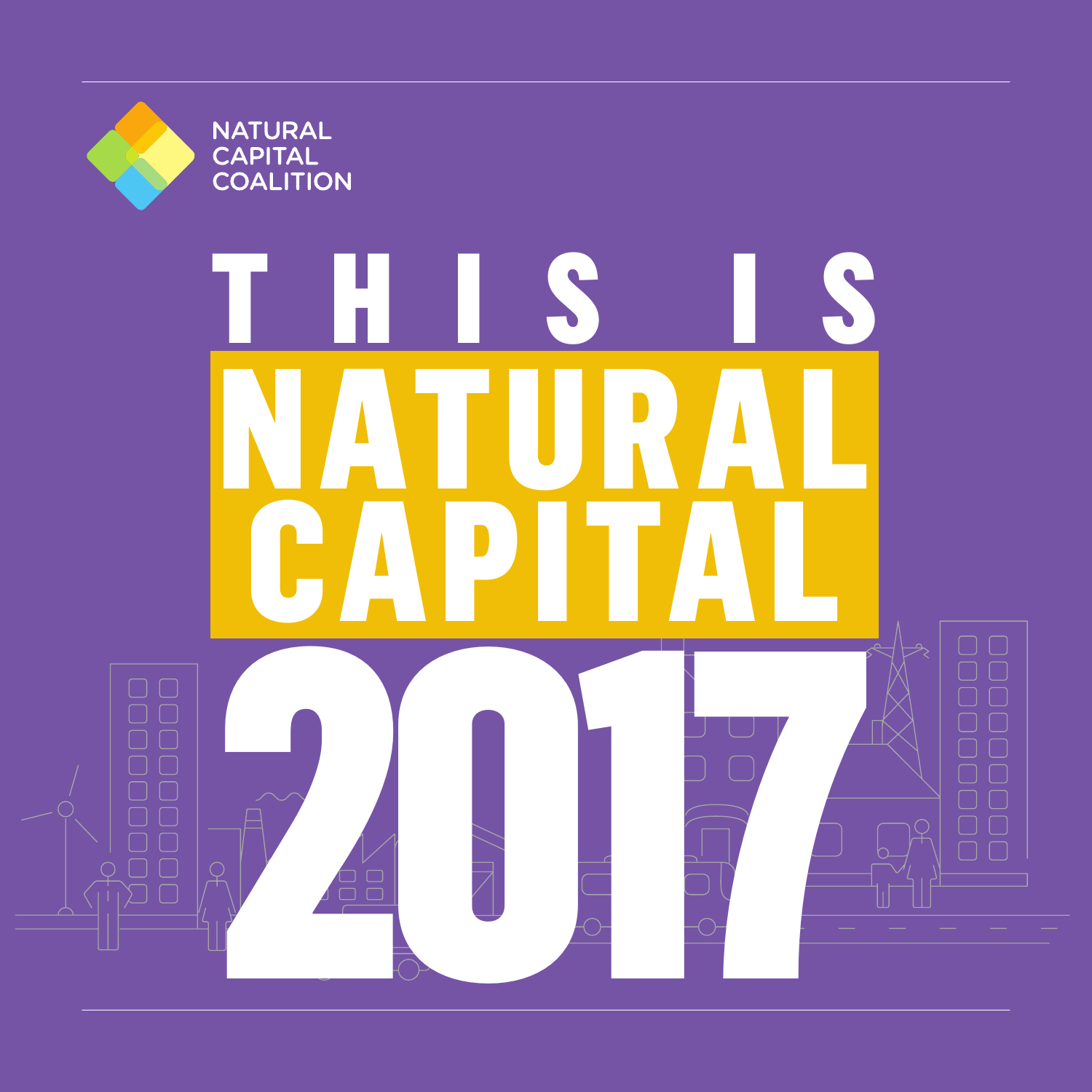# **Content**

| Foreword                                           | 1                       | Connecting to other natural<br>capital initiatives | 13 <sup>5</sup> |
|----------------------------------------------------|-------------------------|----------------------------------------------------|-----------------|
| <b>Chart toppers</b>                               | $\overline{2}$          | The Making of:                                     | 14              |
| The growth in natural<br>capital thinking          | $\overline{\mathbf{3}}$ | The annual review                                  |                 |
| New releases                                       | 4                       | Why is natural capital<br>being applied?           | 15              |
| Shining a light on                                 | 5                       | Natural capital activity                           | 18              |
| The role of collaboration                          | $6\phantom{a}$          | <b>Finance perspective</b>                         | 19              |
| Harmonization                                      | $\overline{z}$          | <b>NGO perspective</b>                             | 20              |
| Natural capital: everybody's<br>business           | 8                       | <b>Remaining challenges</b>                        | 21              |
| <b>Enabling environment</b>                        | 9                       | Natural capital and the<br>global goals            | 24              |
| Telling the story                                  | 10                      | How can you get involved                           | 25              |
| Outreach                                           | 11                      | in 2018?                                           |                 |
| From wax to plaster, natural<br>capital and policy | $12 \overline{ }$       |                                                    |                 |

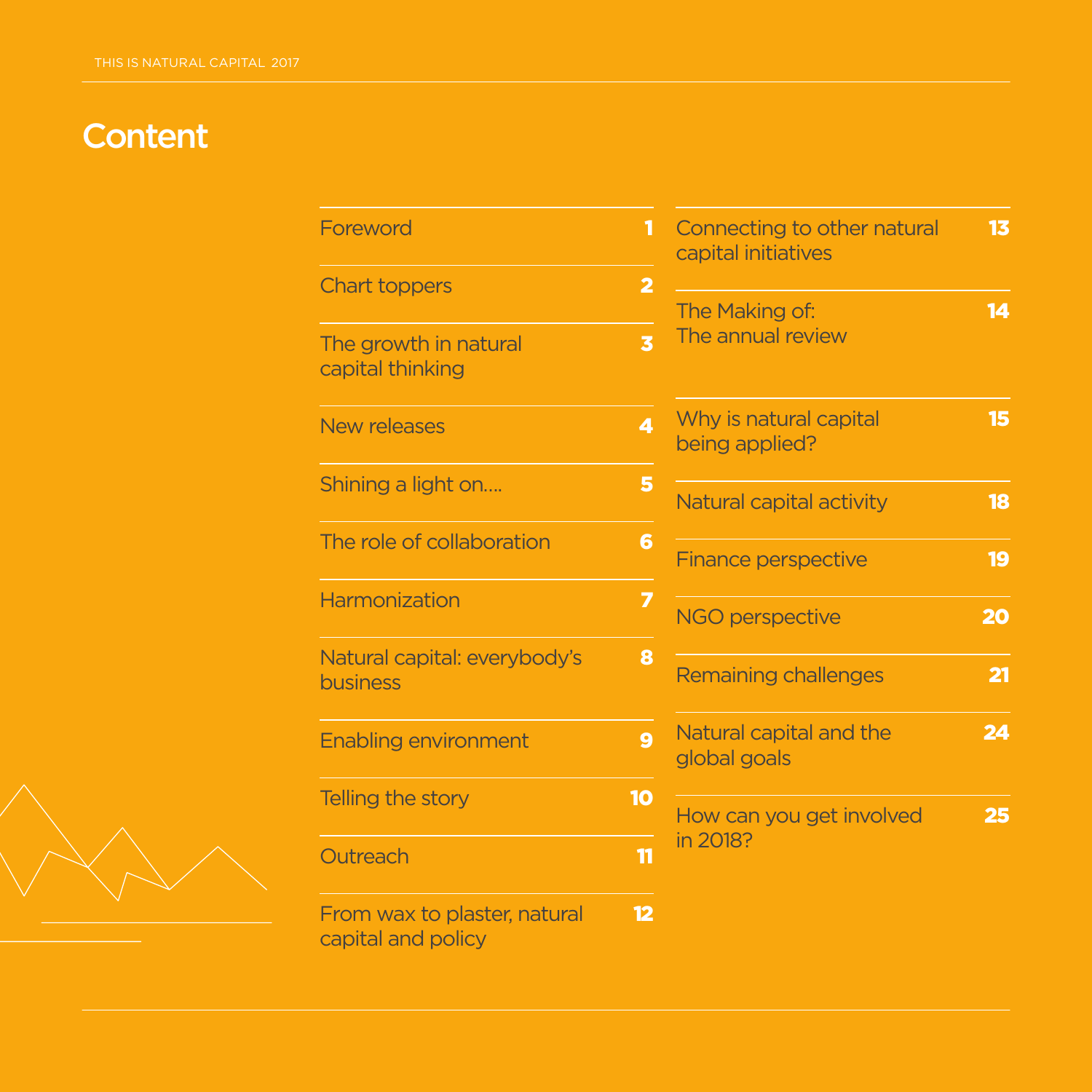### Foreword

### John Lelliott, Chairman of the Natural Capital Coalition

This publication is the first annual review of the trends and activities happening within the natural capital community.



Over the last couple of years the concept of 'capitals' and in-particular 'natural capital' has continued to gain traction. This is shown by some of the statistics presented in this review, including the 35,000 plus copies of the Natural Capital Protocol that are now in circulation, and the number of events and activities focused on the topic.

But is this actually changing the way we relate to nature, or is it yet another sticking plaster?

The purpose of this annual review is to place a line in the sand and to identify where we are in the development of natural capital thinking and practical application. We commend and celebrate the successes, learn from what did and did not work, and set out the challenges that we still face within the Coalition community.

The short opinion pieces found in this review can also be found in an extended form on the Natural Capital Hub. They join a wealth of material about natural capital, including case studies, stories, jobs and events from around the world.

We will be repeating this review on an annual basis and hope to be able to mark the progress we are all making together towards a world where we conserve and enhance the natural capital we depend upon.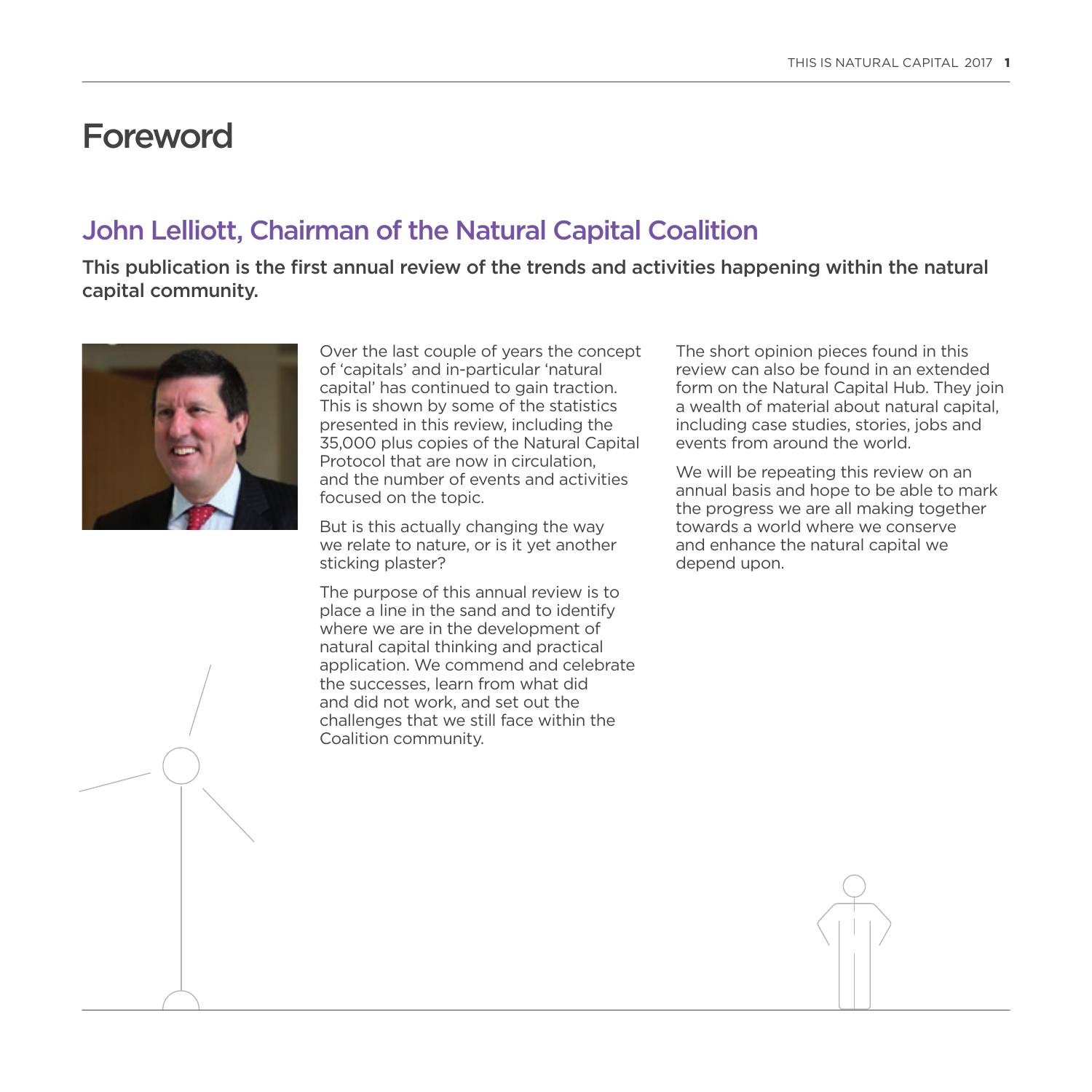# Chart toppers



1 Organizations who coordinate natural capital activities within a region, supported by the Coalition. 2 See WBCSD Reporting Matters 2017.

<sup>3</sup> Countries who have an environmental-economic accounting programme compliant with UN-SEEA.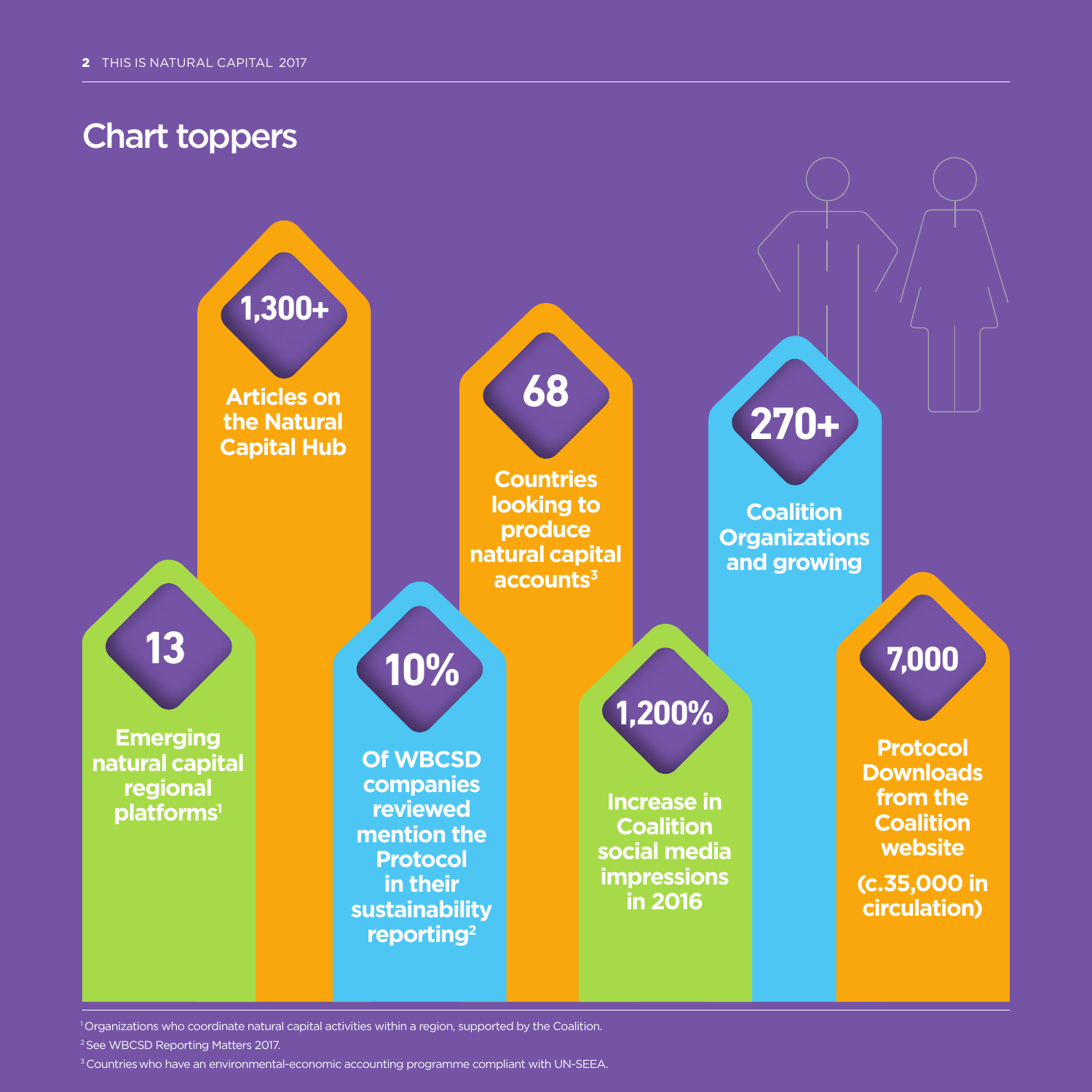# The growth in natural capital thinking

### Mark Gough

Executive Director, Natural Capital Coalition





Over the last year there has been an important evolution in the way that we think about natural capital. We are realizing that it is much more than just bringing externalities to light as we previously thought. The metaphor of capital actually provides three clear attributes that considerably advance existing thinking and allow us to make more integrated decisions.

Capitals introduce the concept of dependency. By thinking about what we depend upon our relationship changes completely. The capital becomes something we cannot do without. Something that is core to what we do. Something that we should invest in. This is often a light bulb moment for many of the people we talk to.

Measurement alone only provides us with a number. It does not provide the context. Capital thinking introduces this context through valuation. It connects the measurement to us personally, by providing us with a better understanding of the relative importance, worth or usefulness of something to us.

It is only when we understand this, that we are inspired to change what we are doing and it is this that is helping to challenge existing business models and create more sustainable ones.

The third new attribute of capitals thinking is the systems approach that it enforces. Previously we have addressed issues separately and although there have been some great advances in each area individually, it is only when we see the world as a whole that we can really make great advances.

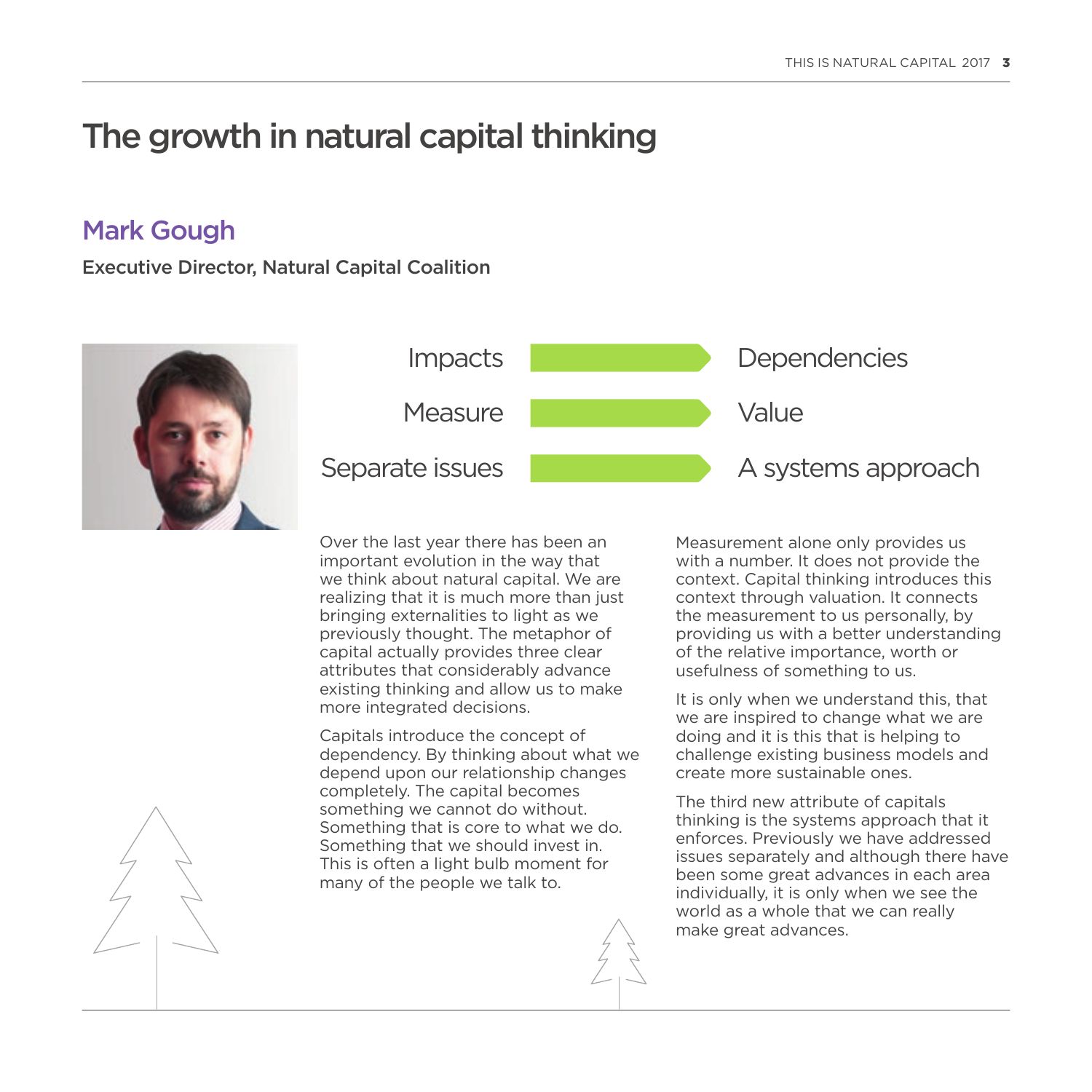



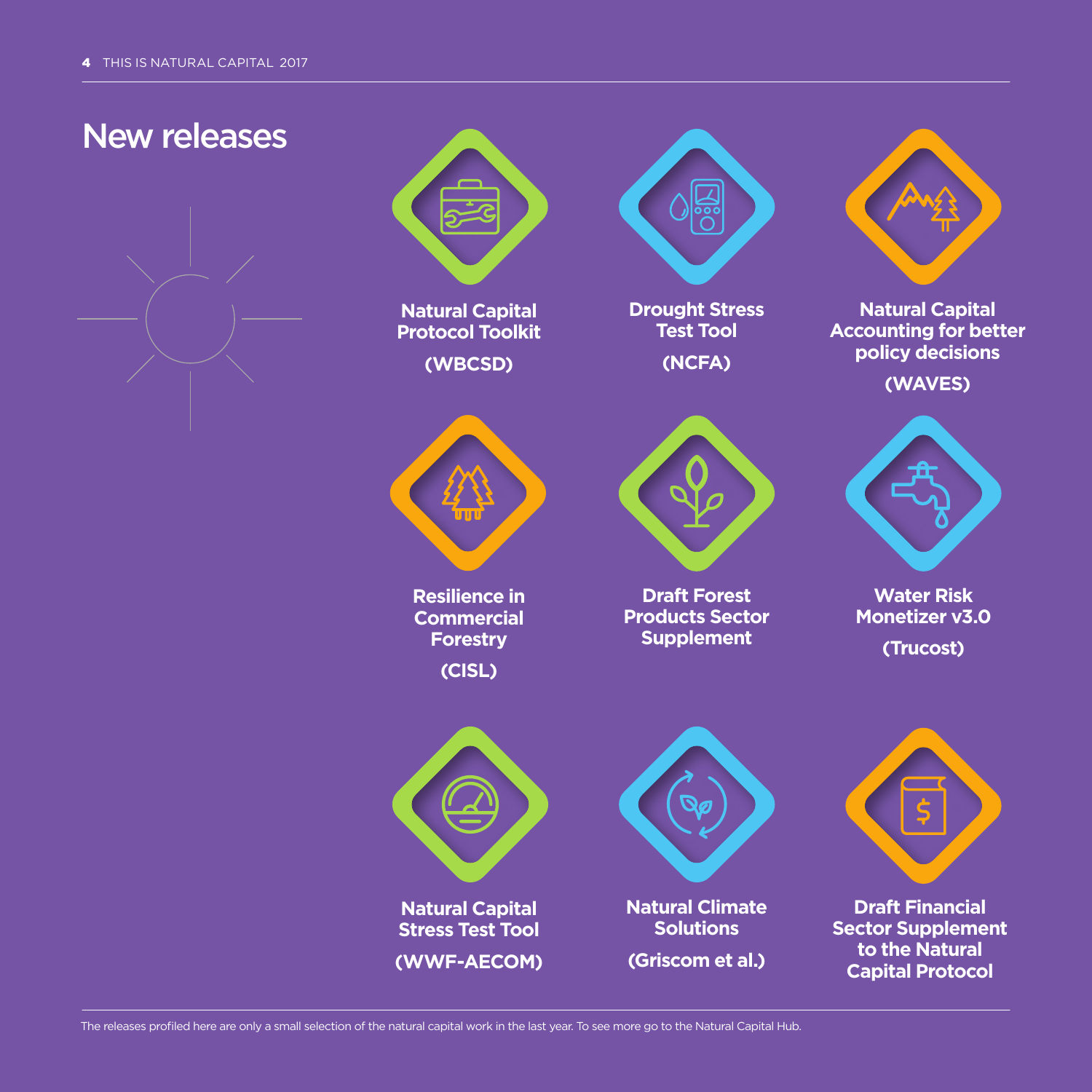# Shining a light on….

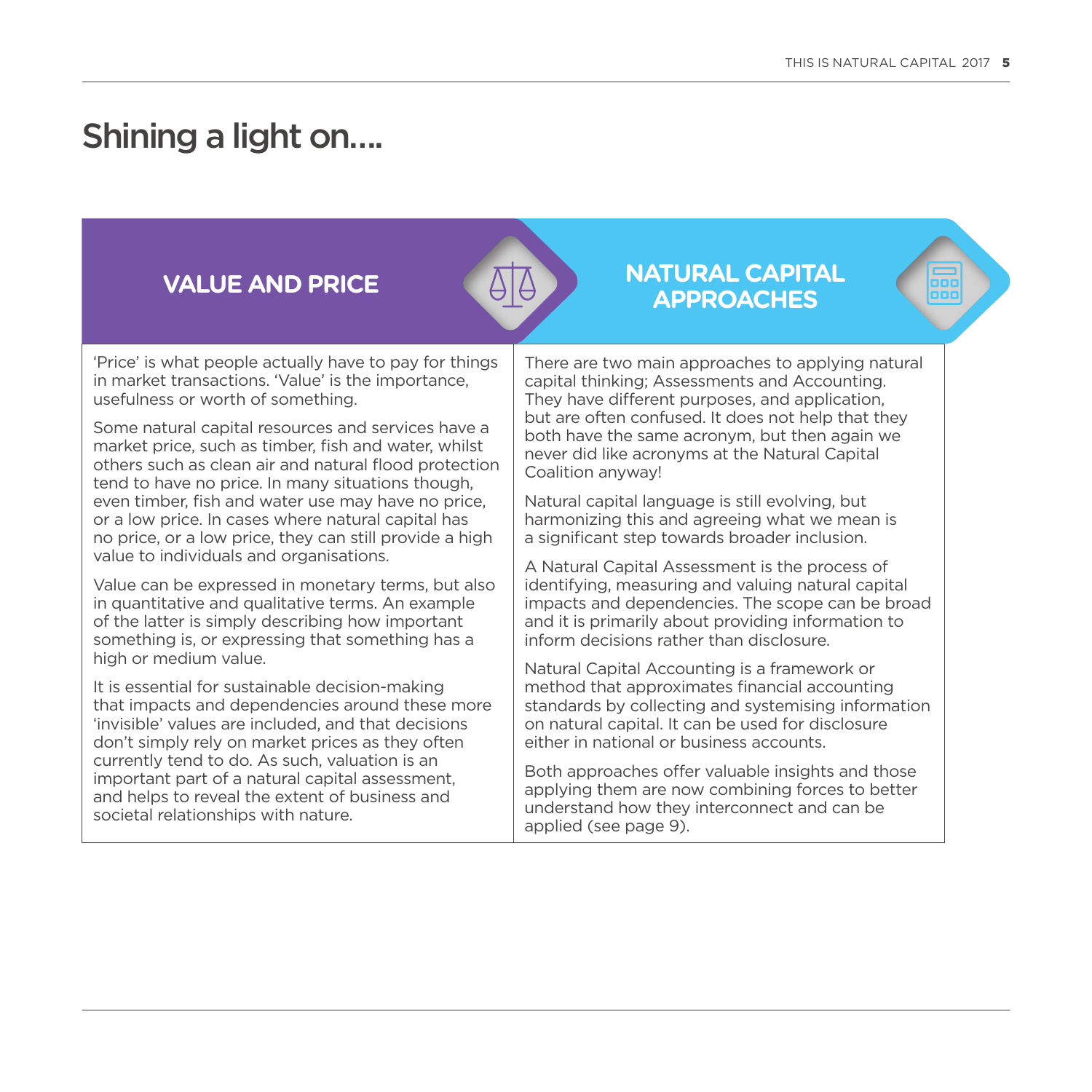# The role of collaboration

### Gerard Bos

#### Director of IUCN Global Business and Biodiversity Programme



IUCN has been part of the organizational committee for the World Forum on Natural Capital since the first Forum in 2013. The Forum takes place every two years, and, as the leading voices in the community have gathered at each Forum to share both their successes as well as the challenges they face, the Forum provides a fantastic indicator of the evolution in natural capital thinking more generally.

#### Evolution

In 2013, the focus was very much on the sharing of individual projects. Some great work was being done by individual organizations, and each of them wanted to show off their progress. By the time of the second Forum however, it had become clear that in order to really scale up the impact of the natural capital agenda, individuals and organizations would need to evolve from a mind-set of "this is what I am doing" to one of "what can we do together?".

#### A new way of working

This shift in sentiment was exemplified by the development of the Natural Capital Protocol, where a cross-sector collaboration between a core team of 38 organizations, with hundreds of supporting partners, came together to deliver a public good. The Protocol's development required that partners listen to one another, and, most importantly, that they were prepared to accept compromise. These two elements were key to the success of the project, and led to an end-product that can be implemented by all organizations, working in vastly differing landscapes.

For this year's forum, the inclusion of new friends such as the Green Economy Coalition, as well as Interpol, the Gaborone Declaration for Sustainability in Africa and the increased participation of governments, signifies a continuation of this inclusive process. We need the best brains of all of the various sectors to work together, and I look forward to seeing how the movement has evolved again when the Forum convenes in 2019.



Core team of 38 organisations developed the Protocol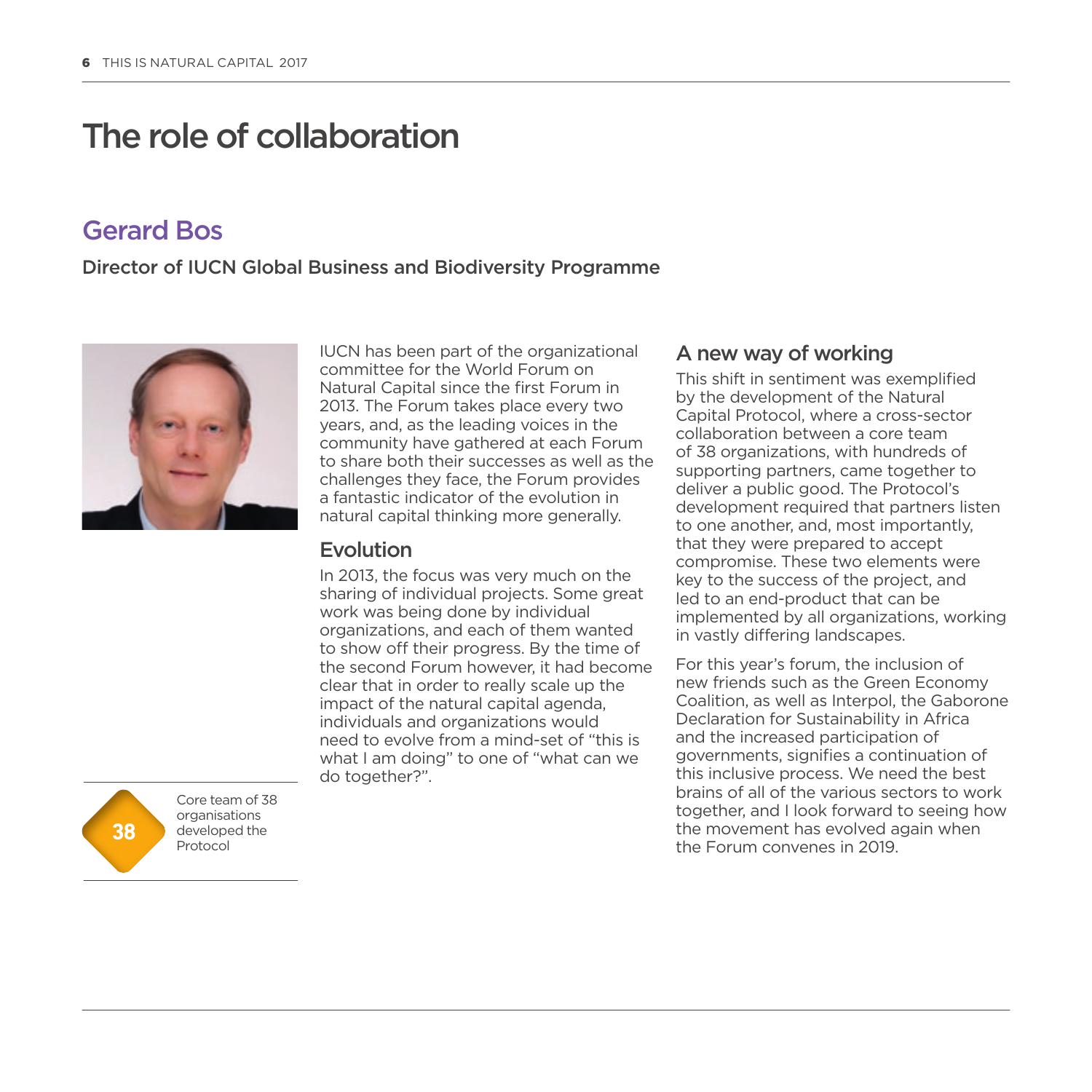### Harmonization

### **Harmonization**

Coalition organizations come together to collaborate, and harmonize approaches to natural capital. This multi-stakeholder, open source approach ensures that outputs are generally accepted and representative of the strongest inputs. We work on two forms of harmonization:

> Sector Guides build on the overarching Protocol, and refine it for a sectorspecific audience. They are designed to be read in parallel with the Protocol, and offer guidance in the most relevant areas. For example, which impacts and dependencies are most likely to be material along a specific value chain, how a natural capital approach relates to sector-specific guidance and regulations, or other sector-specific tools and datasets.

Supplements challenge the Protocol in particular technical areas, to strengthen guidance where needed. They are designed to reflect advancements in the community since the Protocol was written. Current work includes efforts to solidify the approach to biodiversity measurement and valuation, how we consider marine natural capital, the flow of natural capital data, and how natural capital is used in investment, lending and insuring practices.

#### **Harmonization projects**

 $\Box$ nnnn

| Sector Guide: Food and Beverage            | Available online     |
|--------------------------------------------|----------------------|
| Sector Guide: Apparel                      | Available online     |
| Sector Guide: Forest Products              | Available March 2018 |
| Sector Guide: Build Environment            | Scoping              |
| Supplement: Natural Capital and Finance    | Available March 2018 |
| Supplement: Biodiversity                   | Available late 2019  |
| Supplement: Natural Capital and the Oceans | Available late 2019  |



To get involved in any of the above, please contact

info@naturalcapitalcoalition.org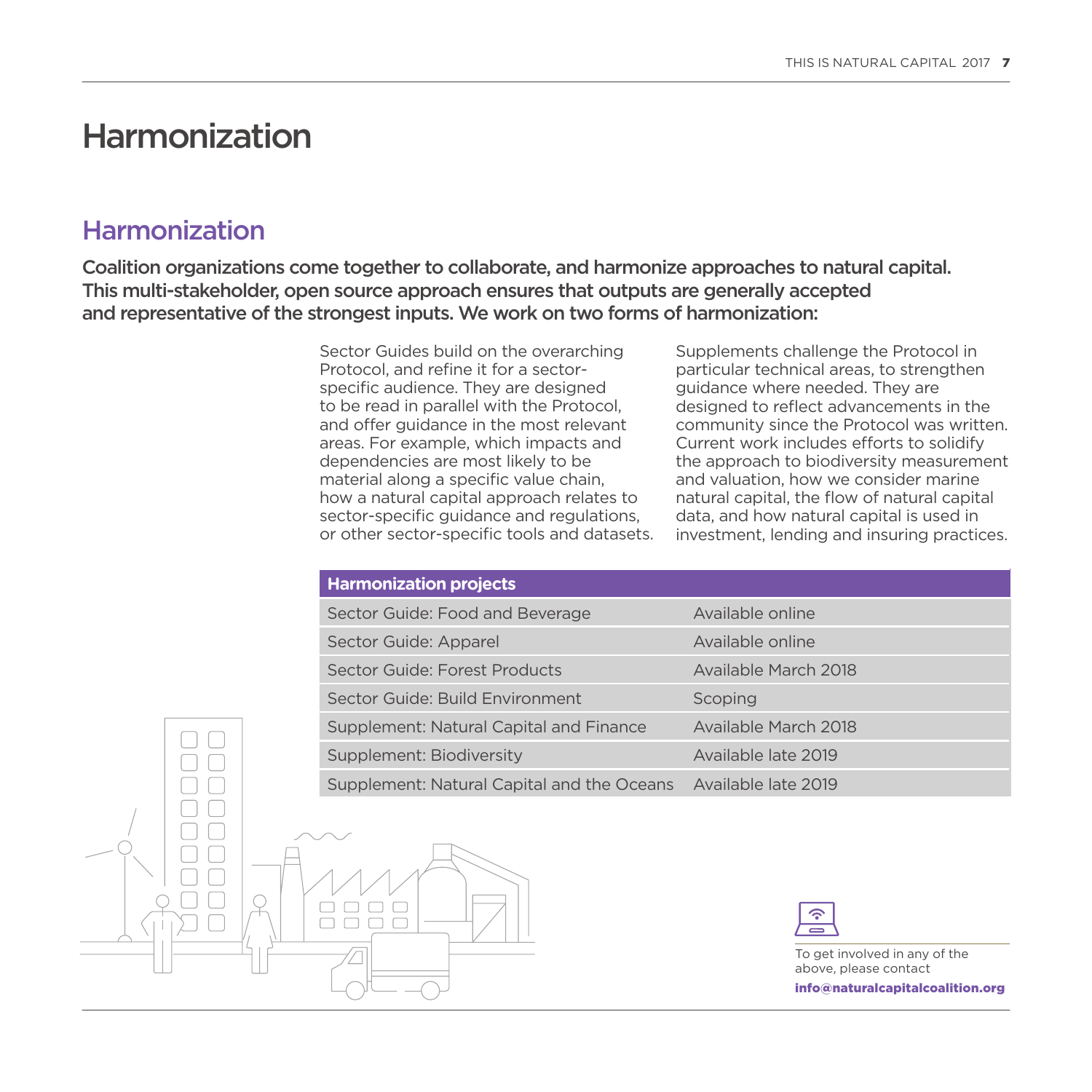# Natural Capital: Everybody's business

### Elizabeth M. White

Principle Strategist ESG and Sustainability International Finance Corporation, World Bank Group





**3**

country cases in 2017 (Colombia, Rwanda, Indonesia)

Conversations are shifting among stakeholders, and within organizations, about our impacts and dependencies on natural capital, and the decisions that will drive sustainable business, finance, and growth. While many of these ideas are not new — these disciplines are increasingly aligned in their demands for greater metrics and standards, and in a shared commitment to sustainable development by the public, private and financial sectors.

Natural capital approaches can provide a way for companies, investors, governments and financial institutions to better understand crucial natural capital dependencies, how to connect these to impacts, and how to communicate these dynamic relationships in business and societal terms.

Real world applications of natural capital approaches continue to evolve. For instance, in Rwanda, Colombia, Indonesia, and the Philippines, a set of country cases were designed to explore potential alignment between a business application of the Natural Capital Protocol, and wider landscape level public accounts and actions.

These demonstration cases are examining data that may be practical for use in both public and private sectors — such as geospatial data, regional statistics, and National Natural Capital Accounts. While each case is different, early



findings confirm that the combination of a country level approach, combined with a corporate-level Protocol application, can identify ways to more effectively manage important assets, while providing enhanced economic and social returns for businesses, and localized proof concept for stakeholders.

By looking across capacity needs and data, networks and the institutional setting, industry specific drivers, and the policy environment, the country cases are identifying entry points for natural capital approaches as well as barriers to entry. These findings can then be used to help practitioners and stakeholders to determine the right approach, and to connect them to the correct tools, methodologies and information. Such efforts are critical. Natural capital, and the ecosystem services that it provides, form the basis of thriving societies and prosperous economies.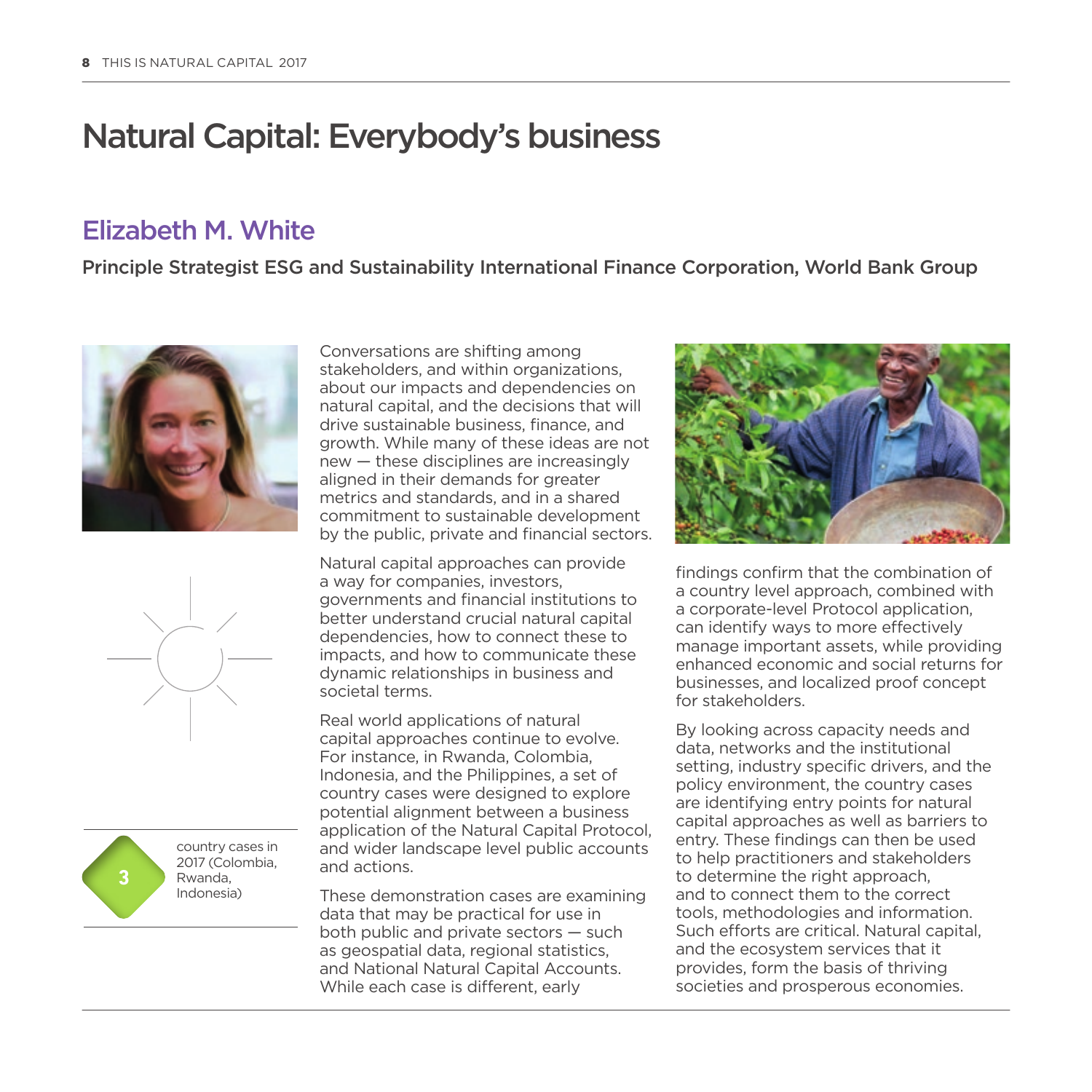# Enabling Environment

| <b>COMBINING</b>                                                                                                                                                                                                      | <b>DATA</b>                                                                                                                                                                                                                                                                                                                  |
|-----------------------------------------------------------------------------------------------------------------------------------------------------------------------------------------------------------------------|------------------------------------------------------------------------------------------------------------------------------------------------------------------------------------------------------------------------------------------------------------------------------------------------------------------------------|
| <b>FORCES</b>                                                                                                                                                                                                         | <b>PROJECT</b>                                                                                                                                                                                                                                                                                                               |
| There is a pressing opportunity to better<br>coordinate how private and public sectors<br>can work together                                                                                                           | The Coalition is initiating an multi-year<br>project with UNEP-WCMC and other Coalition<br>organizations to better understand what needs<br>to be done to help data to flow more smoothly                                                                                                                                    |
| Businesses and governments often have different                                                                                                                                                                       | For many companies, a significant discovery when                                                                                                                                                                                                                                                                             |
| objectives and applications for how natural capital                                                                                                                                                                   | applying natural capital thinking is that they do not                                                                                                                                                                                                                                                                        |
| approaches are used, and therefore capture                                                                                                                                                                            | have the data to inform their assessment.                                                                                                                                                                                                                                                                                    |
| different kinds of information. Yet, we know from<br>conversations like those detailed opposite, that both<br>communities are keen to learn from the other and<br>see the benefit of doing so.                        | This challenge has been raised again and again<br>over the last year and it could be one of the biggest<br>barriers to further application.                                                                                                                                                                                  |
| The Coalition is now promoting a new workstream                                                                                                                                                                       | This outline project therefore intends to improve the                                                                                                                                                                                                                                                                        |
| to combine forces between business and policy, and                                                                                                                                                                    | flow of data between the different organizations                                                                                                                                                                                                                                                                             |
| to ensure that all advancements in natural capital                                                                                                                                                                    | involved. By bringing together funders, architects,                                                                                                                                                                                                                                                                          |
| approaches span both. We want to make illustrative                                                                                                                                                                    | collators, analysts and users, we will work together                                                                                                                                                                                                                                                                         |
| case studies shared and known, to explore scale and                                                                                                                                                                   | to classify the blockages and find solutions for                                                                                                                                                                                                                                                                             |
| methodological overlap, and support all existing                                                                                                                                                                      | streamlining our global natural capital data system.                                                                                                                                                                                                                                                                         |
| platforms for conversation and dialogue where<br>experience can be brought together.<br>This begins with a shared statement of intent on the<br>Coalition website, to which we invite all stakeholders<br>to support. | The Coalition's reach across all of these worlds is<br>important, but we are very aware that there are<br>many different data streamlining initiatives already<br>underway, and we are looking for opportunities<br>for further collaboration. Let us know if you are<br>interested. We would be delighted to hear from you. |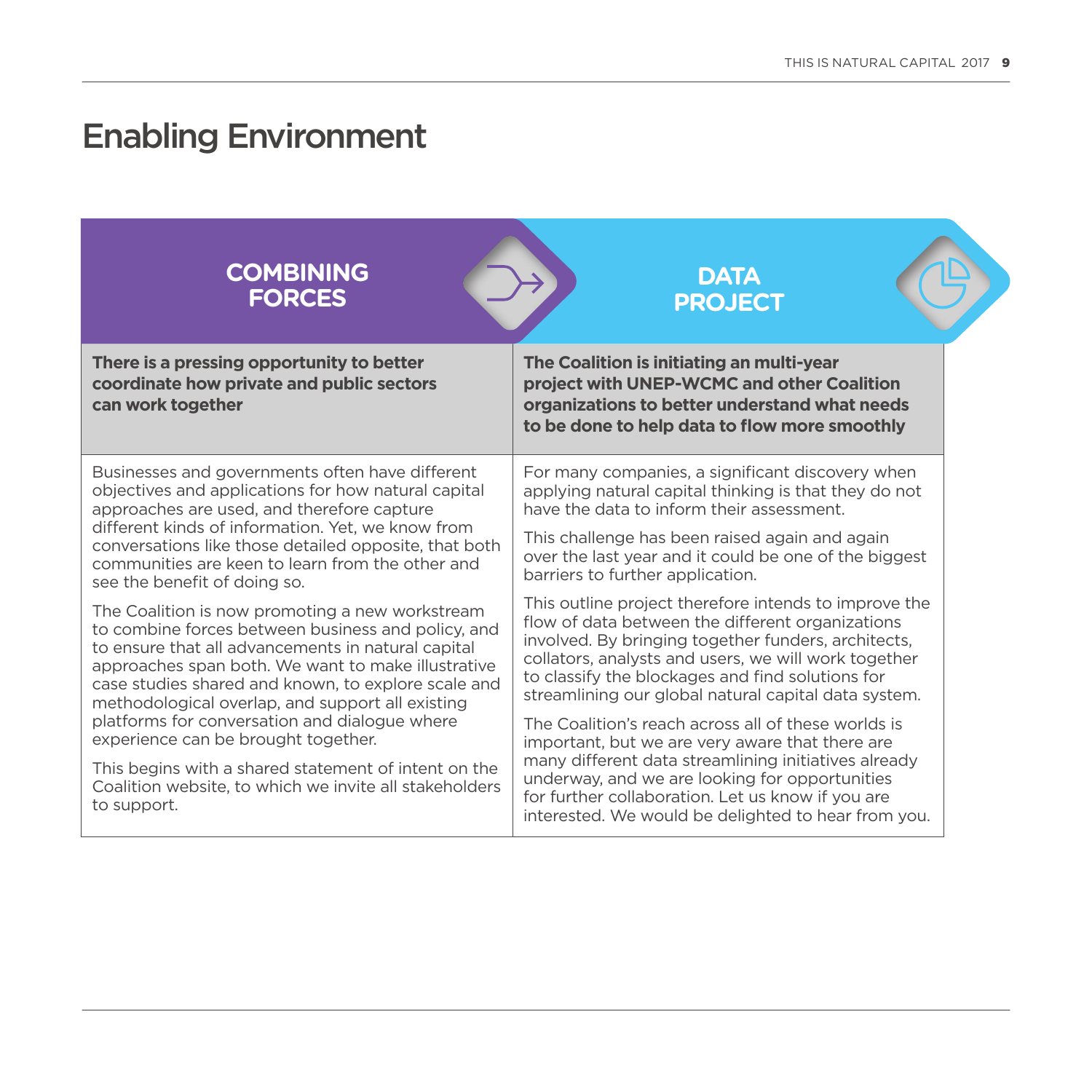# Telling the story

### Joseph Harris-Confino

#### Head of Communications, Natural Capital Coalition



Percentage of people surveyed familiar with the concept of natural capital\* **95.4%**

The terms and language around 'natural capital' and 'ecosystem services' are often criticised as being dispassionate, sanitised and full of the clinical-sounding terminologies of business, science, economics and policy-making.

Some tell us that they experience an initial gut reaction when they hear nature framed in this way, and that this feeling is one of unease.

They believe that nature's intrinsic value, its beauty, and the subjective value that they experience from the natural world, cannot be sufficiently captured or expressed using this kind of language. And they're right, it can't.

But capturing nature's 'total' value in intrinsic, economic, social, cultural, subjective and eudemonic terms, (among others), is not the aim of a natural capital approach. Nor is the aim to reduce all of these complex and dynamic relationships to reductive economic values.

The concept of 'natural capital' was never designed to effectively capture the phenomenology of nature; the way that we subjectively experience it. The term started life in E.F. Schumacher's 1973 book Small is Beautiful, as a metaphor, to express fundamental flaw in the treatment of nature in the modern economic model. Talking about nature in this way aims to illuminate the value of ecology to the economy, not reduce ecology to another branch of economics.

Using this idea to describe nature does not seek to diminish or outshine the moral and ethical arguments for the conservation of the natural world, or to suggest that human experiences are all that matters when it comes to the value of nature. No one is saying that the only reason that nature is valuable is because of the way it benefits human beings, only that it is also valuable for this reason.

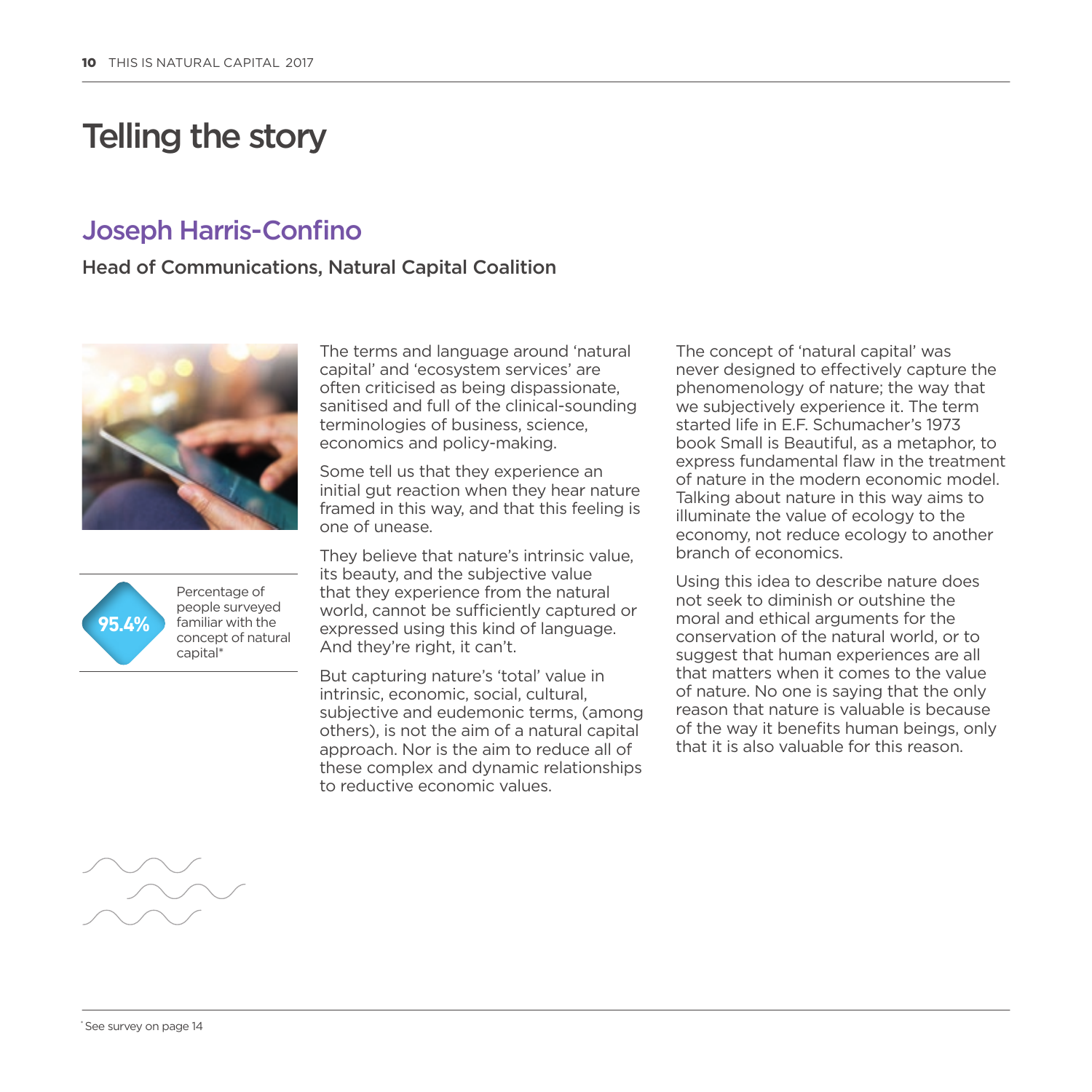### **Outreach**

### Top 5 Hub Hits

#### The top five most read articles published on the hub in 2017



### Capacity building

We have a long way still to go in order to mainstream natural capital thinking.

The Protocol Application Program (run by Cambridge Institute for Sustainability Leadership on behalf of the Coalition) introduced natural capital thinking to a broader community. Materials from this program are still available on the Coalition website. Coalition Organizations have also been supporting programs around the world to train and aid the application of natural capital thinking, for example the Natural Capital Program run by the Calouste Gulbenkian Foundation in Portugal.

The next phase is to engage through associations and sector initiatives. To use their strong networks and skills at convening to reach new organizations and develop work and experiences that are relevant to their specific needs.

Regional platforms will also play an important role. Bringing together all parts of society to support each other at a regional level in their endeavours to understand how natural capital thinking can reduce risks and create new opportunities.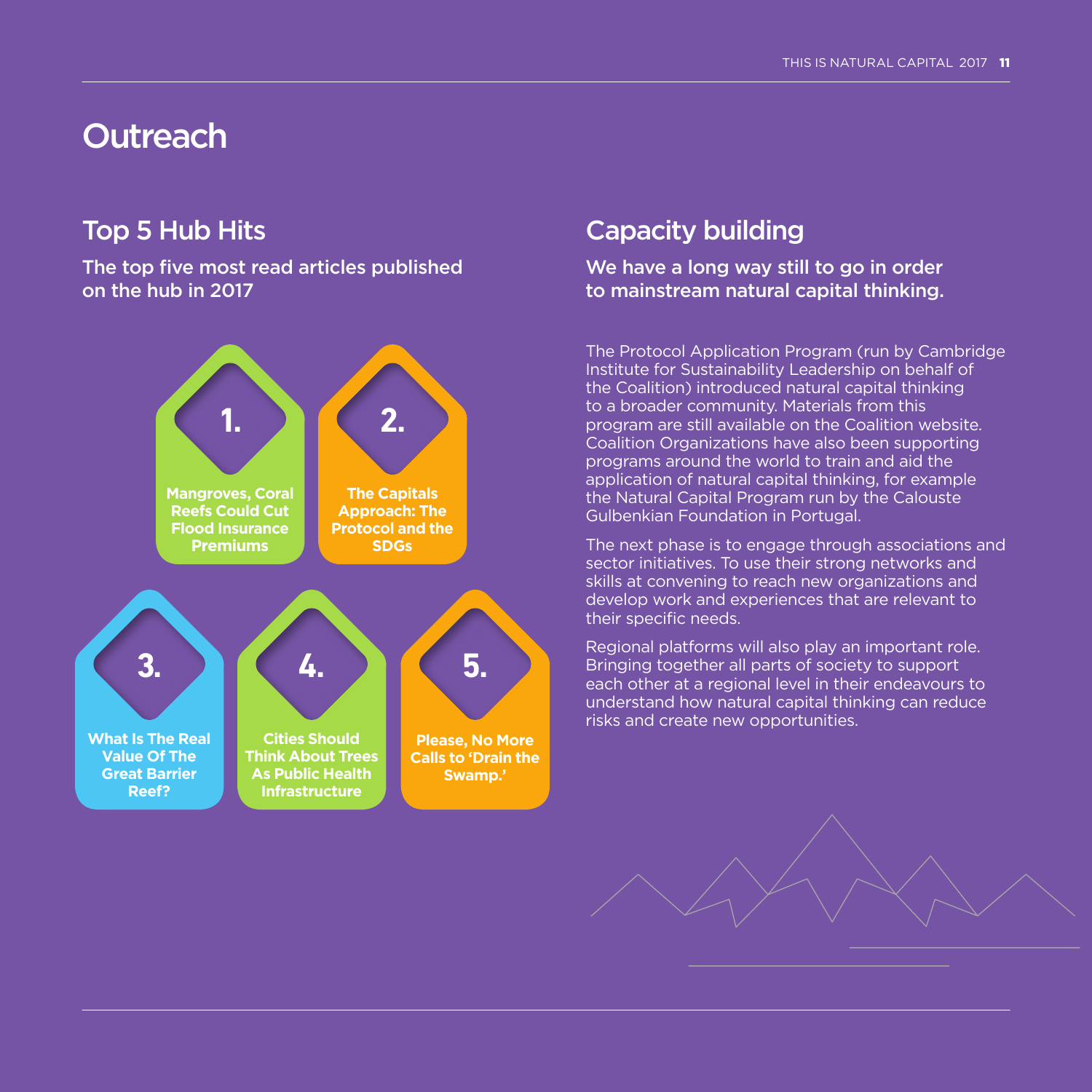# From Wax to Plaster, Natural Capital and Policy

### Martin Lok

Program Manager, Natural Capital, Ministry of Agriculture, Nature and Food Quality



My favorite natural resources are wax, clay and plaster, because they are perfect agents for artistic innovation. The sculptor August Rodin knew this as no other. Wax, clay and plaster enabled his creative mind to fully bloom.

When creating his famous work, the Gates of Hell - his grand entrance for a new Paris' museum - Rodin created his first form out of wax. Wax is soft, highly malleable and easily adaptable to evolving ideas and designs over time.

His second iteration was made from clay. While soft like wax, clay allowed Rodin to work on the details of his design, thus creating clear foundations for his masterpiece.

Government dialogue on natural capital launched in 2017 **GD**

With the move to a third medium – plaster - Rodin cements his creation in reality, first in miniature, but eventually at the monumental scale that has continued to inspire people around the world.

During the design process, the Gates of Hell became a springboard for Rodin's further innovation and expression. Almost one hundred statues have 'escaped' from the Gates of Hell, and have become works in their own right - among them The Thinker and The Kiss.

This exploration of mediums and approaches, mirrors in some sense the evolution in thought around natural capital, and around all new and revolutionary ideas. Masterpieces are not formed overnight, they require many iterations, each with their own materials, characteristics and techniques, and the work is never truly finished, or confined to a single entity.

This lesson inspires me in my everyday work on natural capital. As we continue to harmonize the many natural capital tools and initiatives, and drive collaboration in the public and private sectors, I believe that we have moved from working with wax to sculpting in clay. An enabling policy environment will accelerate the move towards plaster, and we must continue to work together to ensure that it is cast in bronze, and soon.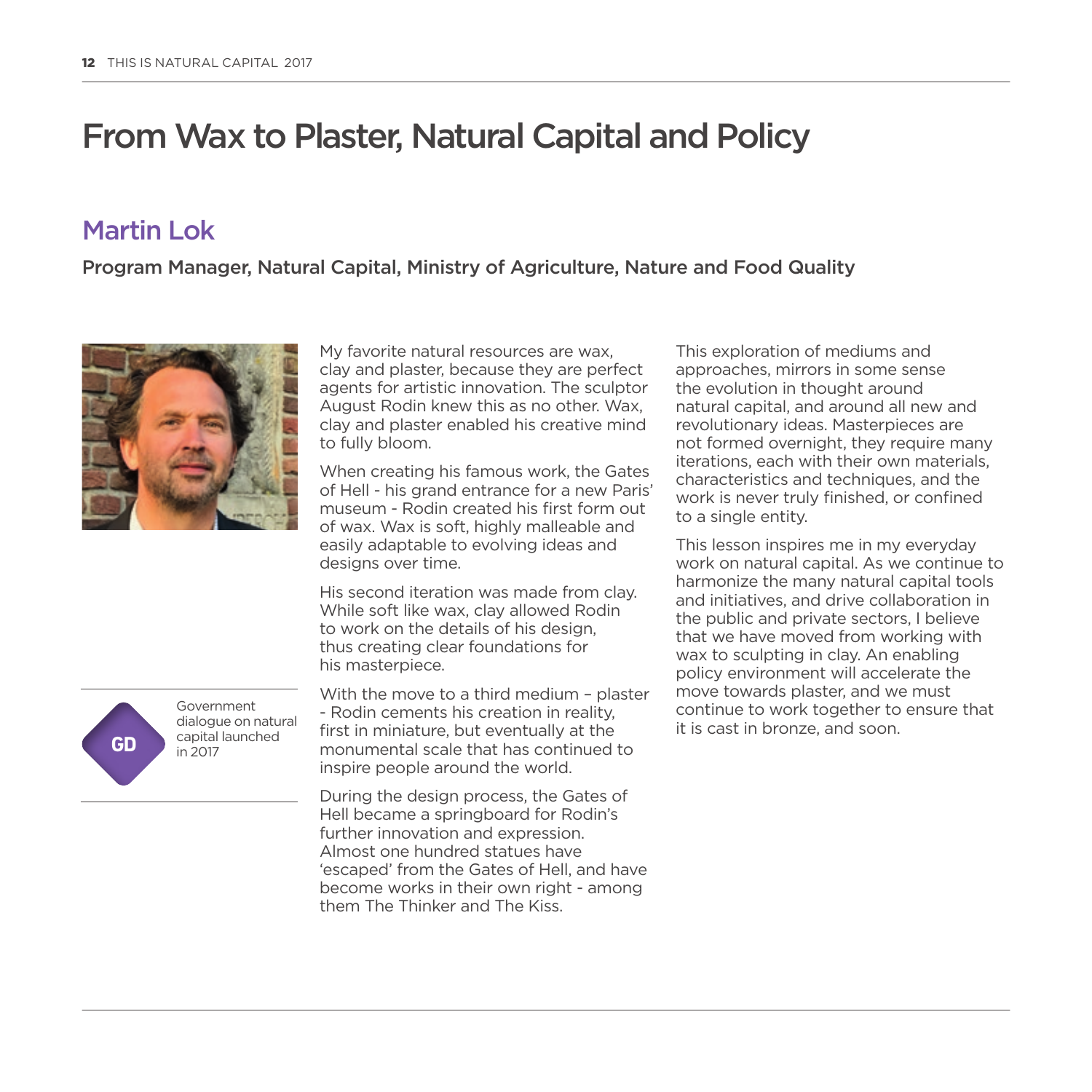# Connecting to other natural capital initiatives

### Marta Santamaria

#### Technical Director, Natural Capital Coalition



In the year since the Coalition launched the Natural Capital Protocol, the Coalition team and advisory panel have been involved in several working groups, panels and consultation processes, to support work that is aligned with our mission. Examples include the TEEB AgriFood framework; the Impact Valuation Roundtable and the Water Monetizer Tool along with many others.

The 2016 Convention of Biological Diversity (CBD) meeting in Mexico, highlighted natural capital as a way to achieve the Aichi Biodiversity Targets and we are now starting conversations with CBD and the Governments that support it to look at how to do this. We have also joined forces with other initiatives including WWF and IUCN's One Planet Thinking, the Circular Economy, and the Green Economy Coalition.

With so much happening it's hard to keep track of it all. However we believe that this flurry of activity can only be viewed as a hugely positive sign, and we look forward to continuing to collaborate across the community in order to mainstream this work.

If you are producing work on natural capital and would like to engage with others on how it evolves thinking, aligns, or differs for other work, get in touch with us: info@naturalcapitalcoalition.org.



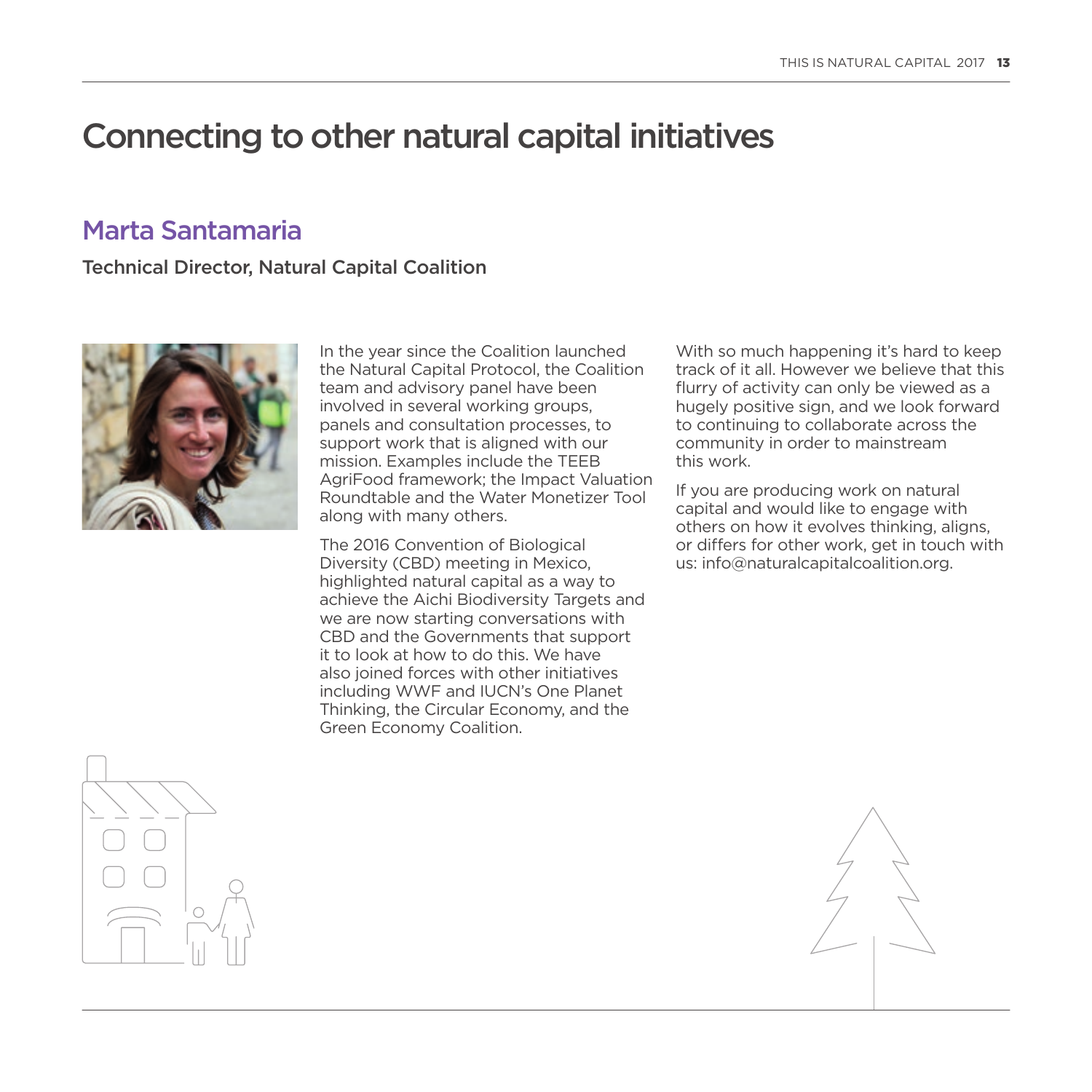# The Making of: The Annual Review

One year after the launch of the Natural Capital Protocol, the Coalition Organizations wanted to illustrate how much success they were having in changing the way we relate to nature and inform decisions. Therefore we conducted a survey with the aim of capturing the significant progress made, the challenges still ahead, and to act as a marker for future growth.



#### **Trending**

The review found a large increase in the numbers of organisations carrying out natural capital assessments since 2013.

What is interesting is that a third of those who are applying natural capital thinking have confirmed that it is informing their decision making, whilst 86% believe that it will do in the future. This highlights that natural capital thinking is changing the way we make decisions.

There are obviously limitations in this first review. We were talking to the converted and did not manage to reach beyond those already involved in the movement. Even so it does set a marker in the sand and we continue, together, to better understand and communicate the benefits of applying natural capital thinking, so that it becomes something that we all just do.

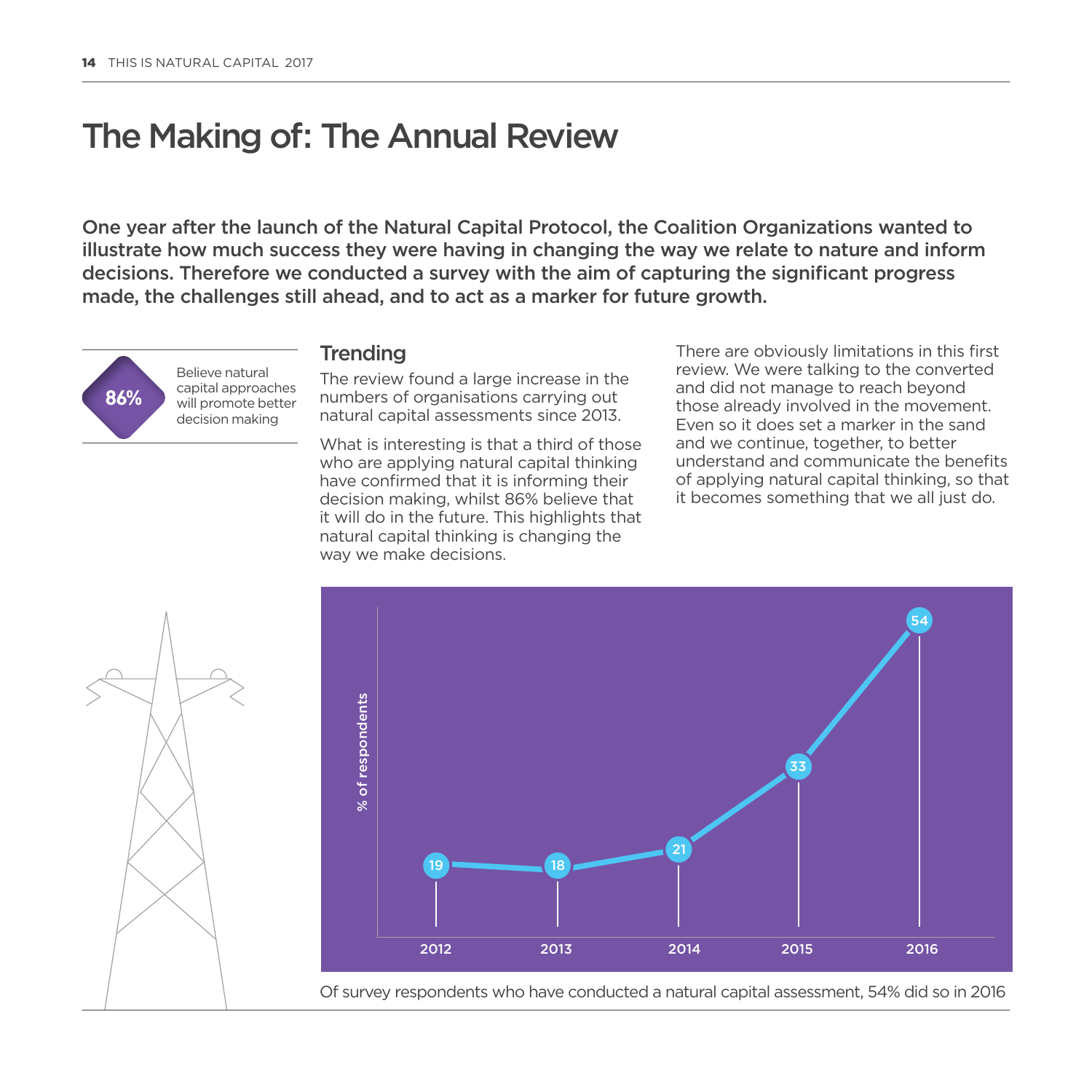### Why is natural capital being applied?

| 59% |
|-----|
| 51% |
| 45% |
| 31% |
| 29% |
| 26% |
|     |





#### Michael Beutler

**Director of Sustainability Operations, Kering**

To mitigate impacts and protect future access to natural resources (59%)

As a pioneering approach in the natural capital space, Kering's Environmental Profit and Loss (EP&L) currently offers the most comprehensive methodology to measure environmental impacts across our supply chains. In short, the EP&L is based on environmental economics and provides metrics for the 'cost to society' derived from the environmental degradation driven by specific business activities, such as manufacturing and raw material sourcing. The assessment encompasses greenhouse gas emissions, water use, waste creation, air and water pollution, and land use change.

While significant and ground breaking, the EP&L – and other natural capital approaches – do not yet give us an indication of whether the environmental impacts are actually sustainable in a finite global system. In our view, sustainability should be assessed in the context of limited resources and natural capital – companies need to know when their impacts are reaching these limits and when "enough is enough".The concept of Planetary Boundaries provides us with this critical context. It offers us a science-based approach and credible thresholds and, potentially, the ultimate global scale to view and assess a company's impacts. As a key part of our new sustainability strategy, Kering is committed to linking Planetary Boundaries to our work on natural capital.

Building on our progress to date, Kering is launching a collaborative effort to explore in detail how to apply Planetary Boundaries to corporate decision-making at a local, regional and global level. Kering, along with leading experts, scientists, and business leaders, has embarked on an open discovery process around natural capital and Planetary Boundaries that will catalyze discussion, debate and, importantly, fuel new approaches to enhance and advance our EP&L and the field of natural capital more widely. As part of our discovery process we are sponsoring a series of White Papers, and invite all those who are interested to become part of this process which will, ultimately, help business to deliver solutions for a truly sustainable planet.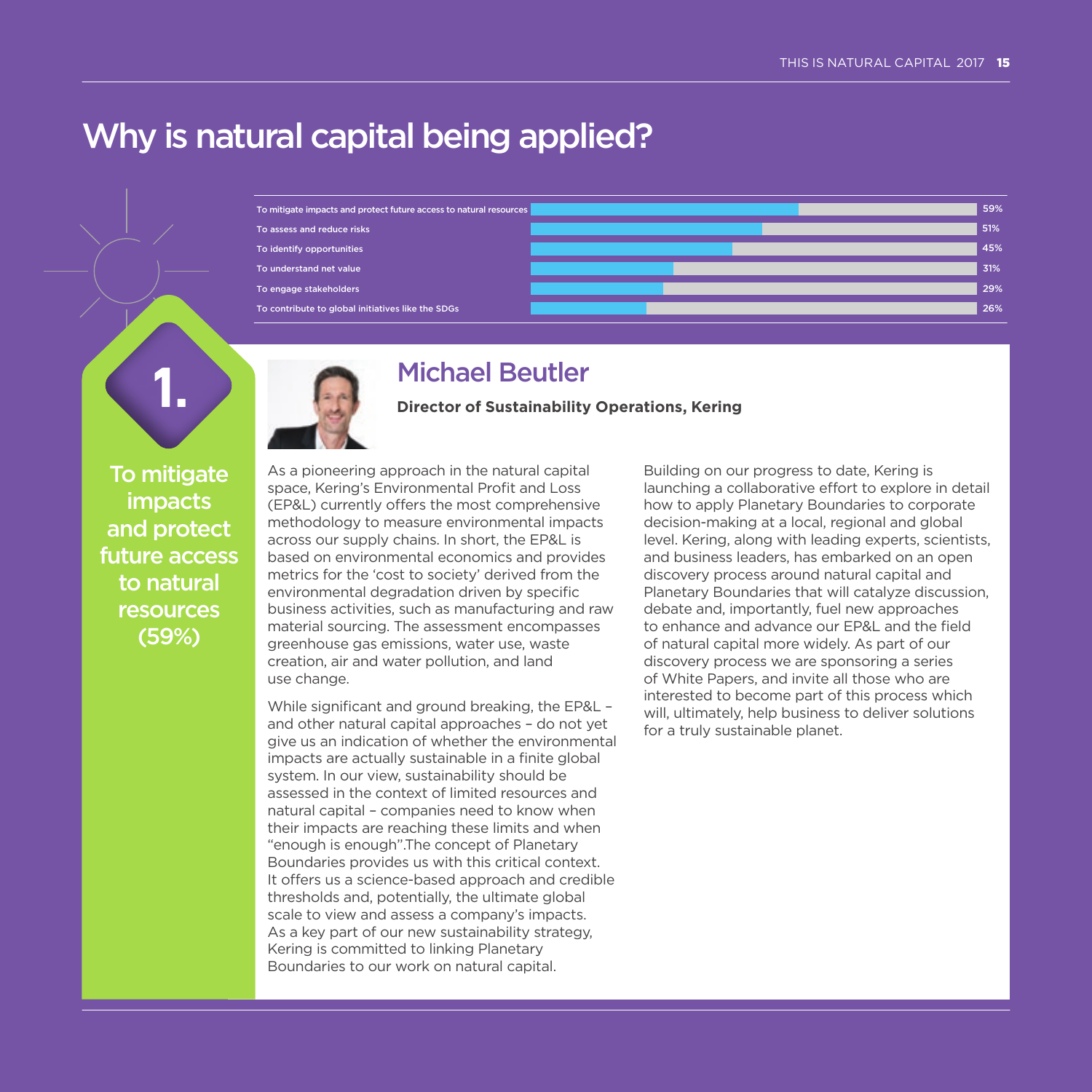# Why is natural capital being applied?





#### Mark Weick

**Director, Sustainability, The Dow Chemical Company**

To address and reduce risks (51%)

Dow's 2025 Sustainability Goals use a global lens to magnify our impacts and dependencies on nature across our global value chains. These efforts have driven unprecedented collaborations, with the aim of developing societal blueprints that will aid the transition to a sustainable planet, society and economy.

By harnessing Dow's innovation strengths, global reach and dedicated employee population, we have set bold and aggressive sustainability targets, with the goal of positively impacting the lives of 1 billion people, while delivering \$1 billion in cost savings or new cash flow to our business by valuing nature in our decision making.

Using the tools that we've developed alongside The Nature Conservancy, we have already identified projects that have created more than \$40 million worth of real natural capital value (and we're tracking another \$60 million in additional projects), proving that including Valuing Nature approaches into our operations demonstrates real and recognizable savings for Dow.

For instance, when water drainage from a former mine site in Arkansas began to release wastewater into a downstream creek, we challenged our team

to apply a natural capital approach to develop a sustainable, practical, green infrastructure solution that wouldn't require long-term operations and maintenance.

In response, our team chose to line the connecting channel with limestone, designed to neutralize the acidic wastewater, and lower zinc concentrations, before it joined up with the creek downstream. This natural infrastructure system was compared to traditional physical/chemical pH adjustment systems, and we discovered that by installing a passive system, a real saving of \$1-3.5 million dollars was achieved, and an immediate improvement in the receiving creek water quality was measured.

In fact, eco-indicator fish not observed in the creek channel for more than 10 years returned within 3 months of initiating flow through the limestone channel and wetland system. These financial savings, coupled with a marked increase in water quality, and improved levels of biodiversity, provide a clear business case for taking a natural capital approach, and show us that green infrastructure can sometimes be cheaper, more efficient and more effective than traditional grey infrastructure.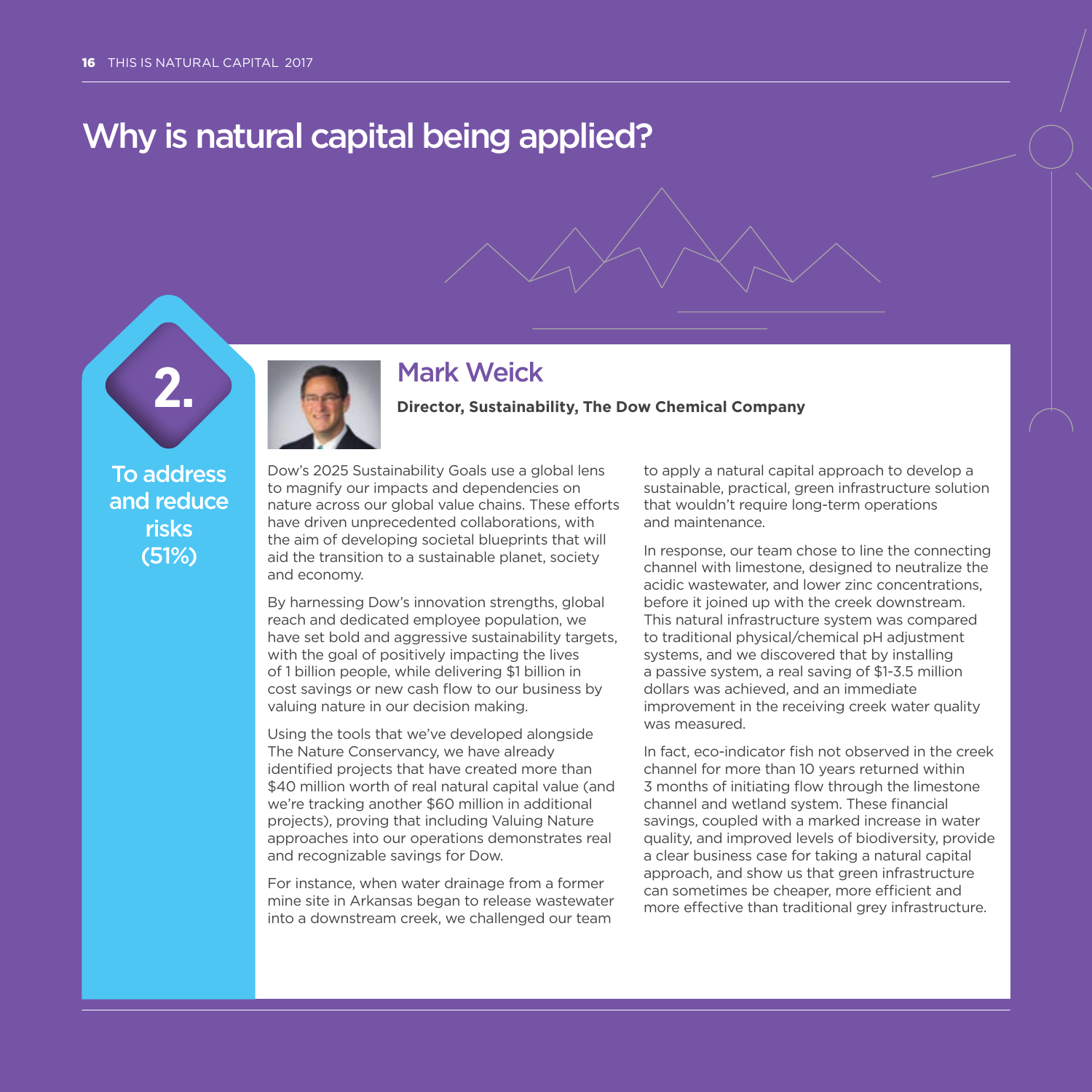



### To identify opportunities (45%)

**3.**



### Andreza de Souza

**Sustainability Coordinator, Natura** 

The importance of ecosystems for society in the ecological, social, cultural and economic dimensions is unquestionable. We believe that expressing the value of the impacts and dependencies of businesses on nature will ensure greater understanding and make these complex relationships more accessible for different audiences, driving heightened transparency and action among businesses.

Based on this belief, last year Natura disclosed the results of its first study on the valuation of our impacts throughout our value chain. The factors considered include greenhouse gas emissions, water consumption, pollution and land use.

We are also opening new study fronts aimed at understanding the social impacts generated by carbon offsetting projects. As far back as 2007, we were aware of the need to combat and prevent climate change, the company created the Natura Carbon Neutral Program to drive significant ongoing measurement, reduction and offsetting of GHG emissions, from the extraction of raw materials through to the destination of postconsumer packaging. Natura is a Carbon Neutral company – that is, it offsets all its emissions, taking into account both its own processes and others throughout the production chain until the end of a products life.

This compensation involves the purchase of carbon credits by investing in projects that promote reforestation, waste treatment or the substitution of fossil fuels with renewable or more efficient energy sources. In addition to mitigating the company's impacts on climate change, this program promotes the protection of biodiversity and water resources, and foments sustainable development actions, such as strengthening local economies and driving improvements in public health and education.

We believe that this will be a long-term endeavor, and we have been working on tools and processes that will enable us to integrate the ESP&L into our management model as a KPI.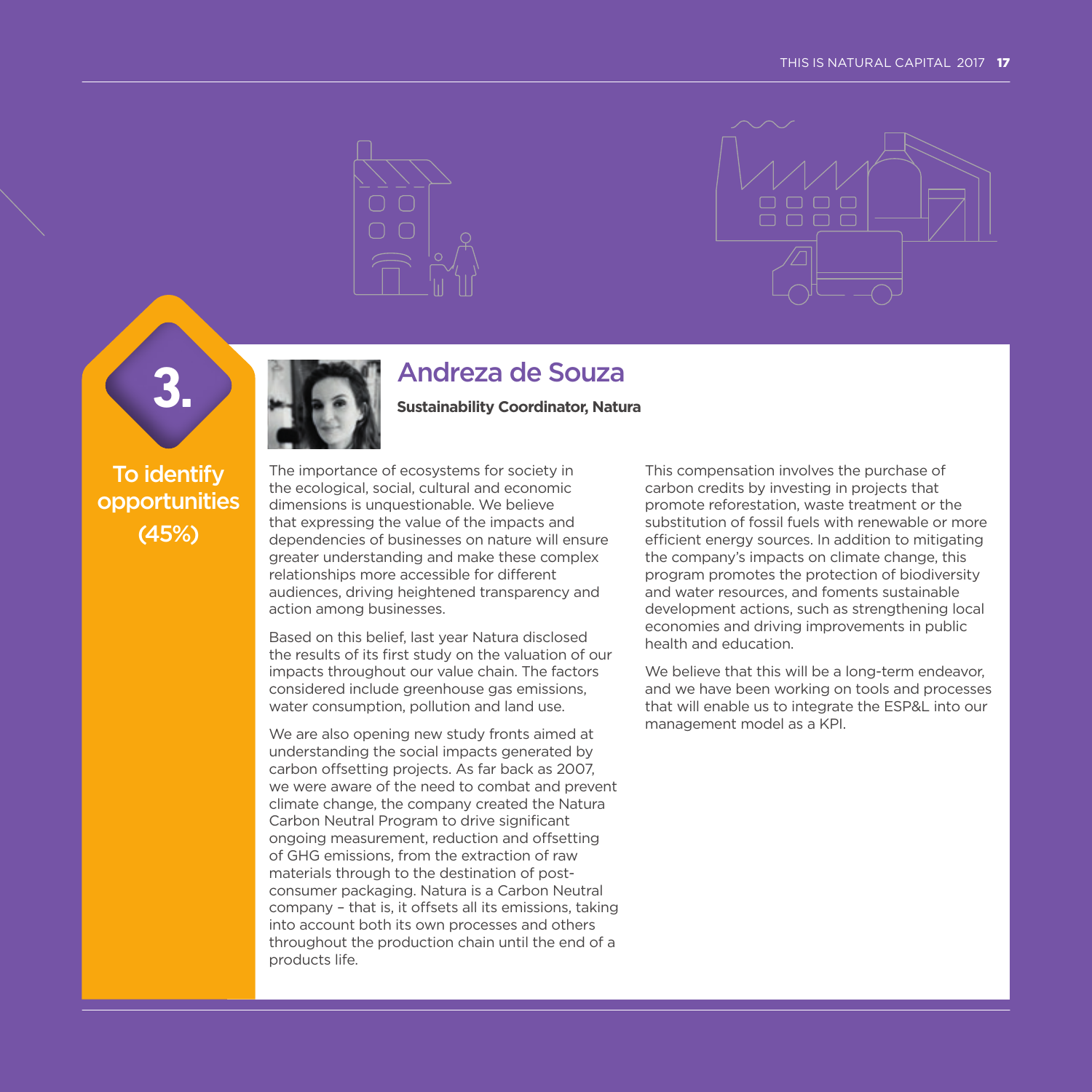# Natural Capital Activity

### Jonny Hughes

#### Chief Executive, Scottish Wildlife Trust; Global Councillor, IUCN







The practical application of natural capital concepts has matured over the past year. Tools, and frameworks like the Natural Capital Protocol are becoming more sophisticated and are being applied across the global economy, notably in the apparel and food and beverage sectors.

Natural capital assessments continue to inform better decision making. For example, Trucost's recent work in China has shown that "future costs in China's coal-to-chemical sector could increase by up to two-thirds as a result of environmental risks. "Initiatives such as the Coalition for Private Investment in Conservation are busy creating 'blueprints' for the successful delivery of investable priority conservation projects, connecting pipeline providers with investors to execute investable deals.

Meanwhile, governments are beginning to understand that by using public money to optimise the portfolio of ecosystem services that might be derived from a given river catchment or seascape, as a society we can better optimise the benefits that flow from natural capital stocks. The challenge then becomes translating these high-level policy concepts into action on the ground.

Another promising development is the leadership shown by reinsurance companies such as Swiss Re, who are seeing the opportunities that long term investments in improving ecosystem health could have in reducing their exposure from degraded natural capital assets. Restoration of wetlands and woodlands in upland catchments to reduce the frequency and intensity of flooding in cities downriver is a good example.

I look forward to discussing how we can scale up these and other developments within natural capital at the 2017 World Forum on Natural Capital.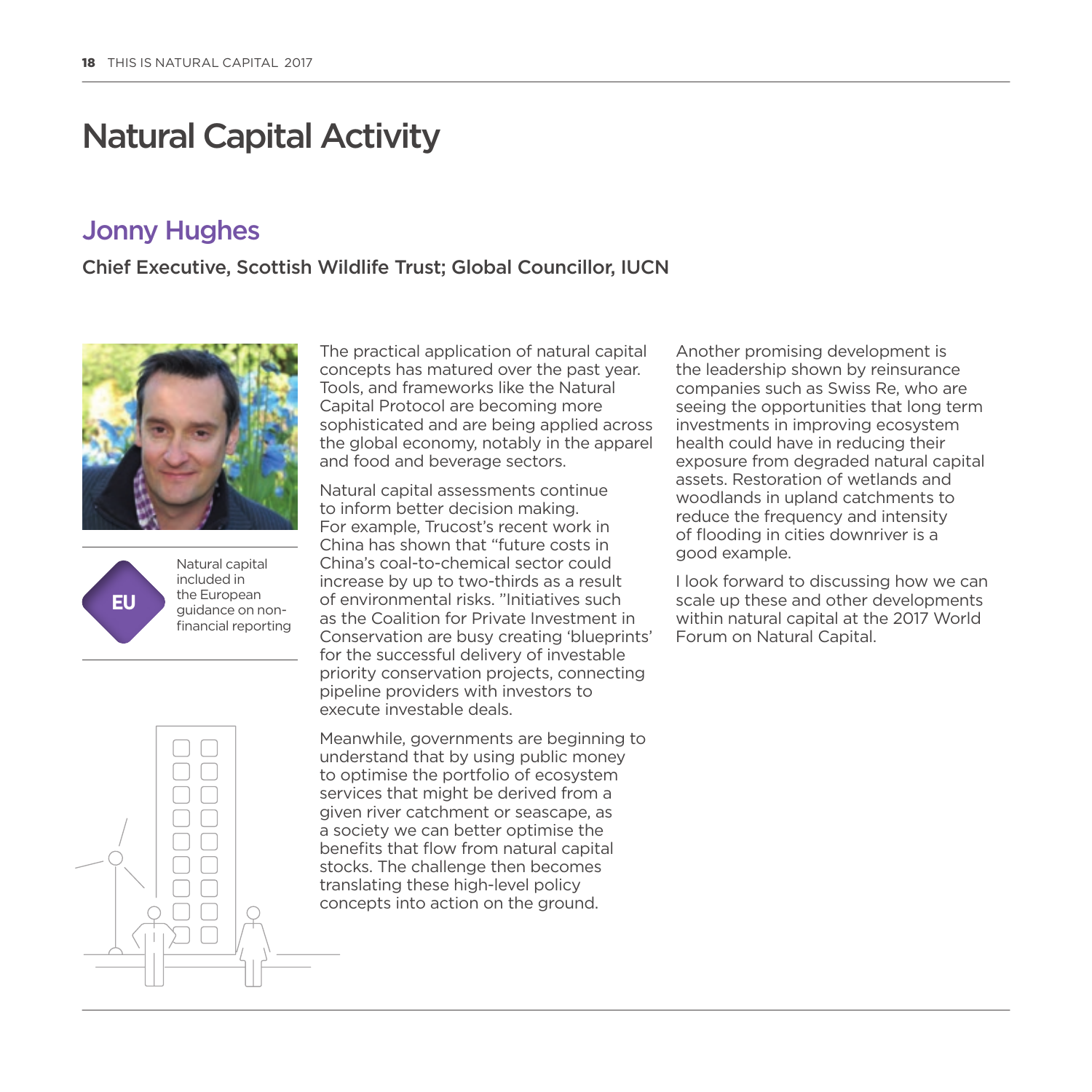# Finance Perspective

### Frank Wagemans

#### Senior Project Manager, Responsible Investment, VBDO





Individuals involved in Finance Sector Supplement consultation



The financial sector is centered on the weighing of risks and opportunities in order to inform strategic decision making. In this sense, the concept of natural capital, is already extremely well aligned.

The financial sector has an important role to play in mainstreaming this practice, not only by financing responsible businesses, but also by utilizing the power it possesses to encourage this behavior in the first place.

In order to mainstream natural capital approaches among financial institutions (FIs), what we need most are frontrunners. Fortunately there are an increasing number of FIs that have started to work on natural capital, building on their previous work on separate issues such as biodiversity, water, climate and energy. Moreover, these organizations are now building communities. One example is the European Community of Practice on Business and Biodiversity, in which financial institutions share their bestpractices and enduring challenges in their work to integrate non-financial information into their operational decision making.

What's most needed however, is a structured and standardized approach that FIs can utilize in this work. To this end, the Natural Capital Coalition, the Natural Capital Finance Alliance and the Dutch

Association of Investors of Sustainable Development (VBDO) are developing a Connecting Natural Capital and Finance: A supplement to the Natural Capital Protocol. Our goal is to summarize the knowledge and existing approaches into a structured approach on how the finance sector can use natural capital to improve financial decision making.

Thanks to engagement from professionals in the financial sector, as well as the input of natural capital experts, the Supplement presents a state-of-the-art approach that enables the finance sector to take the next step towards a world that protects and enhances natural capital.

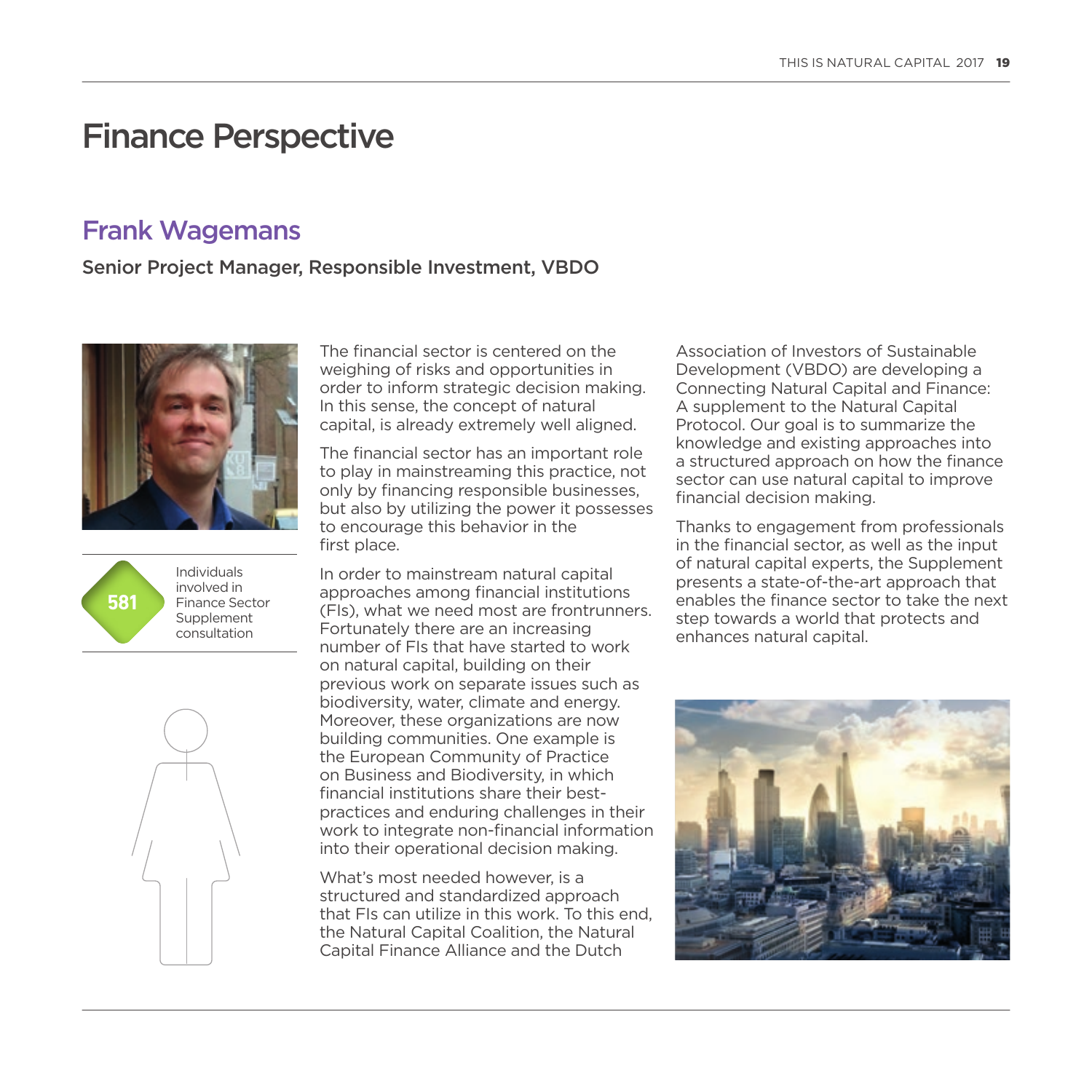### NGO Perspective

#### Emily Mckenzie

#### Chief Adviser, Economics and Sustainability, WWF, Global Science



NGOs advance the science, implementation and uptake of natural capital approaches. Examples include WWF and The Nature Conservancy's Natural Capital Project, Conservation International, and Cambridge Conservation Initiative's leadership developing the Biodiversity Supplement of the Natural Capital Protocol. Over 15% of the Coalition's 260 Organizations are NGOs.

However, advances occur amid concern that such approaches diminish conservation of nature for its own sake, evident at the World Conservation Congress in Hawai'i.

These discussions are positive in helping identify real disagreements or, more frequently, resolve misunderstandings. Consensus is building that integrating nature's values in decision-making is one important strategy. Indeed, Motion 63 on Natural Capital was passed in Hawai'i.

With growing acceptance, come new questions. NGOs have examples that demonstrate success, but often at small scales. Leaders are now wrestling with how natural capital approaches can address the biggest conservation challenges. Questions include: How to bring this thinking into mainstream finance

as standard practice? How to ensure information is used to operate within the safe limits of our planet?

Scaling makes engagement with the private sector ever more essential. NGO-business partnerships on natural capital are blossoming. For example, The Coca-Cola Company and WWF's work to integrate the value of nature into decision-making processes, including freshwater conservation and improving environmental performance across the company's supply chain. Stanford University worked with Unilever to integrate spatially explicit modelling of land change and ecosystem services in a Land-Use Change Improved (LUCI)- LCA that informs design and sourcing decisions. NGOs are helping companies learn about natural capital, draw on the best science, apply information to critical decisions, set ambitious targets, meet credible standards and share best practice through value chains.

Such bilateral NGO-business relationships are highly productive and innovative. But they are not enough on their own. We increasingly need platforms for business, governments and financial institutions so natural capital approaches can change the whole system of drivers that shape our world.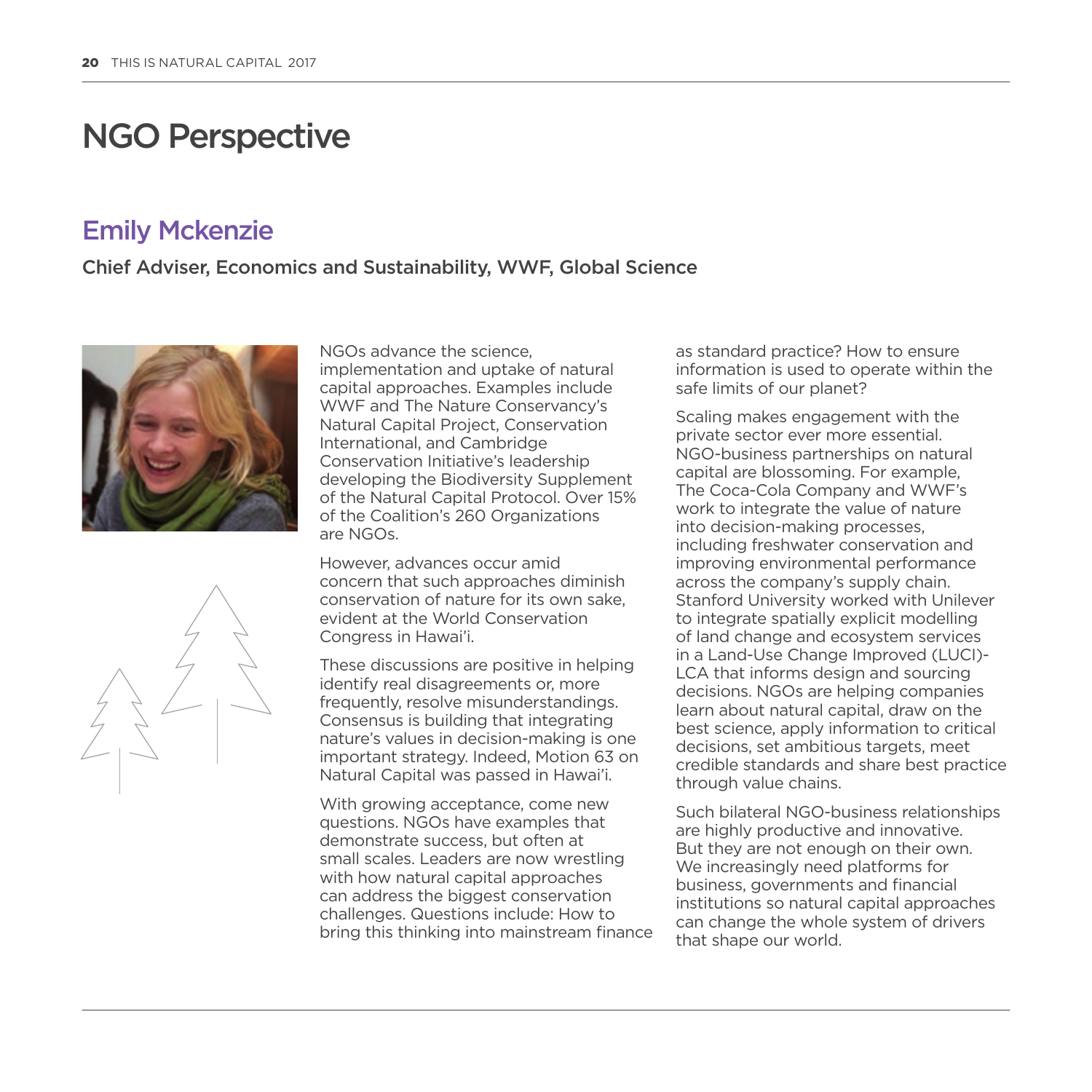29% 29% 34% 40% 46% 60%

## Remaining challenges

Lack of understanding about the potential benefits Perception that it is complex and/or technical

Institutional inertia

lack of data and inputs

Skills gap

Focus on single issues like 'climate', 'energy' and 'water'



### James Spurgeon

**Director, SustainValue**

Lack of understanding of the potential benefits (60%)

**1.**

The business case for companies to undertake natural capital assessments is multifaceted, with numerous drivers, application opportunities and potential returns. Some examples from my experience supporting companies include:

- 1) Better insight through exploratory assessments to understand the approach, the company's material impacts and dependencies, the scale and meaning of the values, and the advantages over existing company approaches.
- 2) Improved decision-making in prioritising and optimising environmental management for site operations and landholdings; in selecting more sustainable CAPEX options; and in justifying environmental protection expenditure (e.g. using shadow prices for water).
- 3) Enriched project appraisals and net positive assessments – to inform appropriate levels of mitigation, offsetting and compensation.
- 4) Enhanced resilience through anticipating supply, price and regulation risks; informing strategy; influencing better catchment management; and securing more sustainable supply chains.

5) Strengthened reporting and company reputation – for sustainability through incorporating values and demonstrating overall creation of stakeholder value.

Natural Capital Assessments can thereby reduce risks and costs; increase revenues and share price; drive innovation; attract talent and enhance stakeholder relations and reputation. However, the size of a company's business case will depend on factors such as their relationship with natural capital (e.g. primary, tertiary sector); their existing environmental management; and their sustainability strategy (e.g. leader, follower).

The business case will only continue to strengthen as drivers further intensify (e.g. resource scarcity, climate change, regulations, environmental markets, peer pressure, and reporting requirements such as DJSI's new impact valuation section). Whilst there is a business case for undertaking assessments, what is still really needed is a correction of market incentives to fully internalise environmental externalities (e.g. reward environmental improvements and make polluters pay).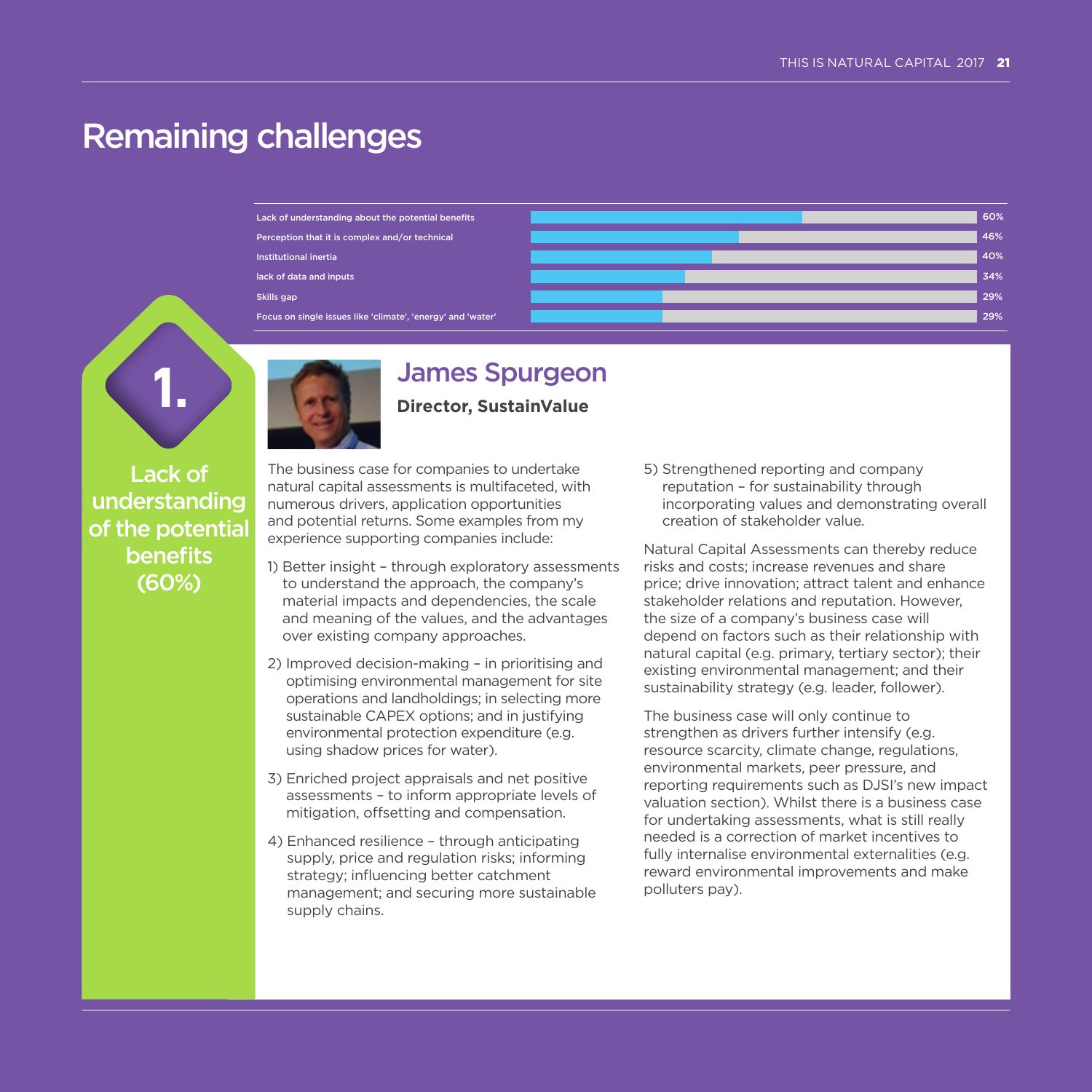### Remaining challenges

**2.**



#### Will Evison

**Assistant Director - Sustainability and Climate Change, PwC**

**Perception** that it is complex and/ or technical (46%)

Let's face it, at one level, natural capital is complicated. Fiendishly so. After all, the natural world is complicated, and the ways human society interacts with it are too. Does that mean it's really too complex for companies to measure and manage? First, let's take a look at how a typical big company – with say 20,000 employees and £8bn in annual revenues – might go about managing a couple of its other important 'capitals' - human and financial.

Human capital – it will have established performance management processes, in-house HR manuals, specialised HR, training and recruitment systems, annual budgets of £20-40m and 200-300 dedicated HR staff.

Financial capital – its finance systems are likely to be integrated with key operational systems and may process millions of transactions every day, all overseen by 470-750 highly trained finance professionals at an annual cost of £50-75m.

My point? Managing human and financial capital is technical and complicated. Fiendishly so. It's also a top priority. So companies dedicate the resources needed to overcome the complexity and get it right. Measuring and managing natural capital is no more technical or complicated. It's just that it is generally a much lower priority. So from the point of view of the average overstretched

environmental manager – with 101 pressing issues to attend to, and no-one banging down their door about natural capital – it is too complicated!

This highlights two related problems:

- 1. Stewarding natural capital still isn't a high enough priority for almost every business in the world; and,
- 2. Available approaches for measuring and managing natural capital seem too complicated for many of the business people who are trying to lead the charge right now.

Hopefully we're all working together on problem 1. As a consultant and significant contributor to the Natural Capital Protocol, I must take some responsibility for problem 2. I don't believe our response should be to dumb down the methods ever further though. Any results produced that way are likely to be worthless. I believe the real answer, is to ensure that our necessarily and unashamedly complicated methods produce even more ruthlessly simple and insightful outputs, at lower effort and cost for companies.

We've had a go at developing a low-effort high-insight tool to do just this - we call it the impact explorer. For more information, visit: www.pwc.co.uk/impactexplorer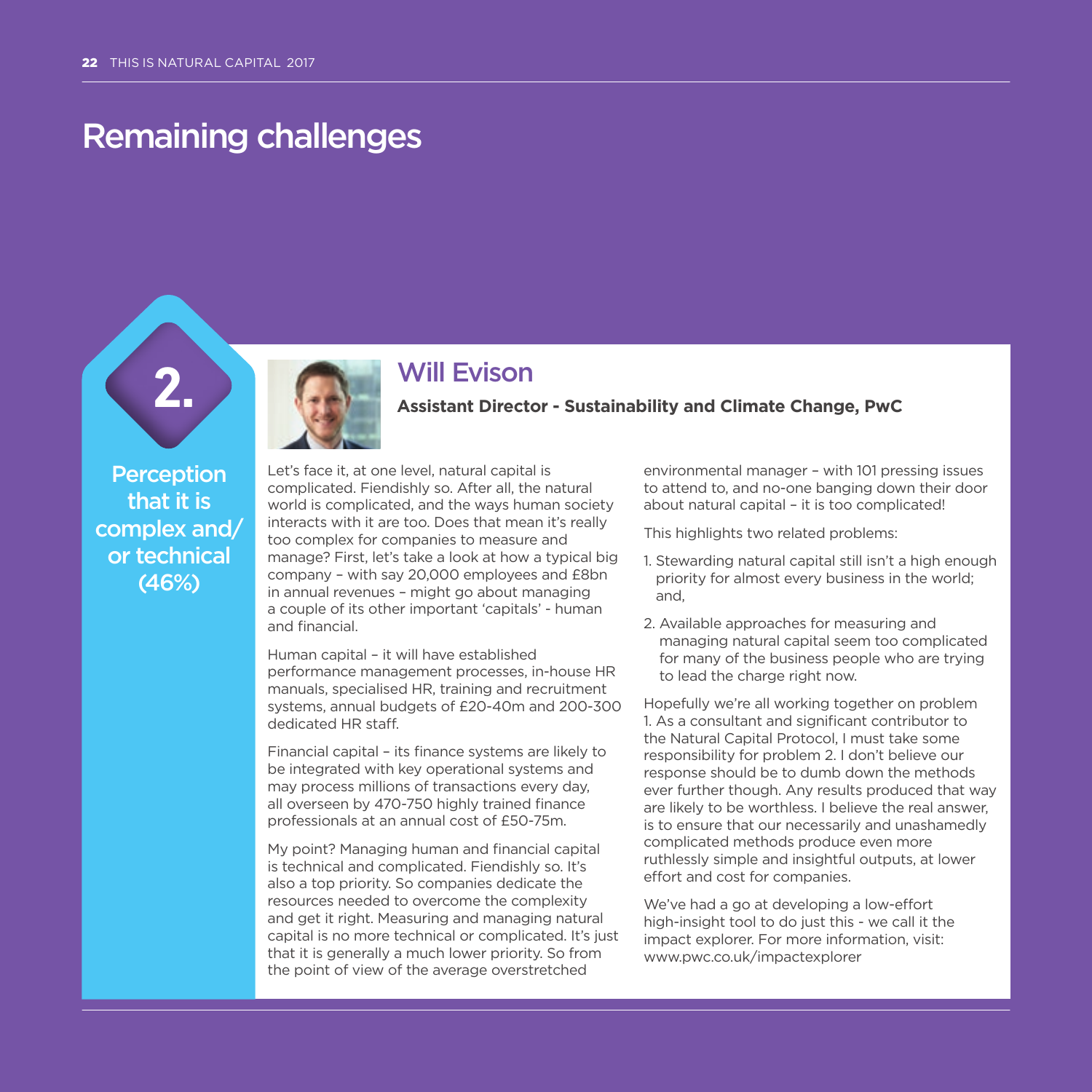



# Eva Zabey

**Director, Redefining Value, World Business Council for Sustainable Development**

Institutional Inertia (40%)

More and more businesses are starting to understand how they impact and depend on nature - from raw material value chains to energy access to water discharge. The plethora of connections between nature and business can be daunting, but some leading companies realize that measuring and valuing nature strengthens decision-making, as well as risk and investor management.

Over 40 of World Business Council for Sustainable Development's (WBCSD) member companies have shared how they have measured and/or valued natural capital. Novartis, for instance, realized a natural capital valuation that helped to identify opportunities to improve performance, which led to 20% savings in energy use. Unilever cites water scarcity as a huge risk to their future growth, so they measure water use throughout their value chain from suppliers to consumers. This has led to new market opportunities while strengthening their risk management and adaptability. These business leaders are realizing that deepened understanding of dependencies and impacts on nature is necessary to thrive and translates to value for their core business.

Although measuring and valuing natural capital is gaining momentum – many companies still feel that the landscape of natural capital is too confusing, complex or irrelevant. Complexity of information can establish inaction and endorse institutional and business inertia. Leadership from within business is driving change, and through collaboration, trial and error, we can reach the tipping point and mainstream valuing nature. To advance efforts and to support companies in deciphering the natural capital landscape, the WBCSD together with Natural Capital Coalition, and an Advisory Group of experts, developed the Natural Capital Protocol Toolkit, designed to help companies implement the Natural Capital Protocol by providing exciting tools that business can use now.

The sustainability stage is complex but there are existing solutions and we are much stronger and more effective as a network. Together, we're much more powerful than the sum of our parts - which is why we need more network leadership in natural capital and beyond. That's the way we can leverage the best solutions and scale them. And that's the only way we're really going to get this job done.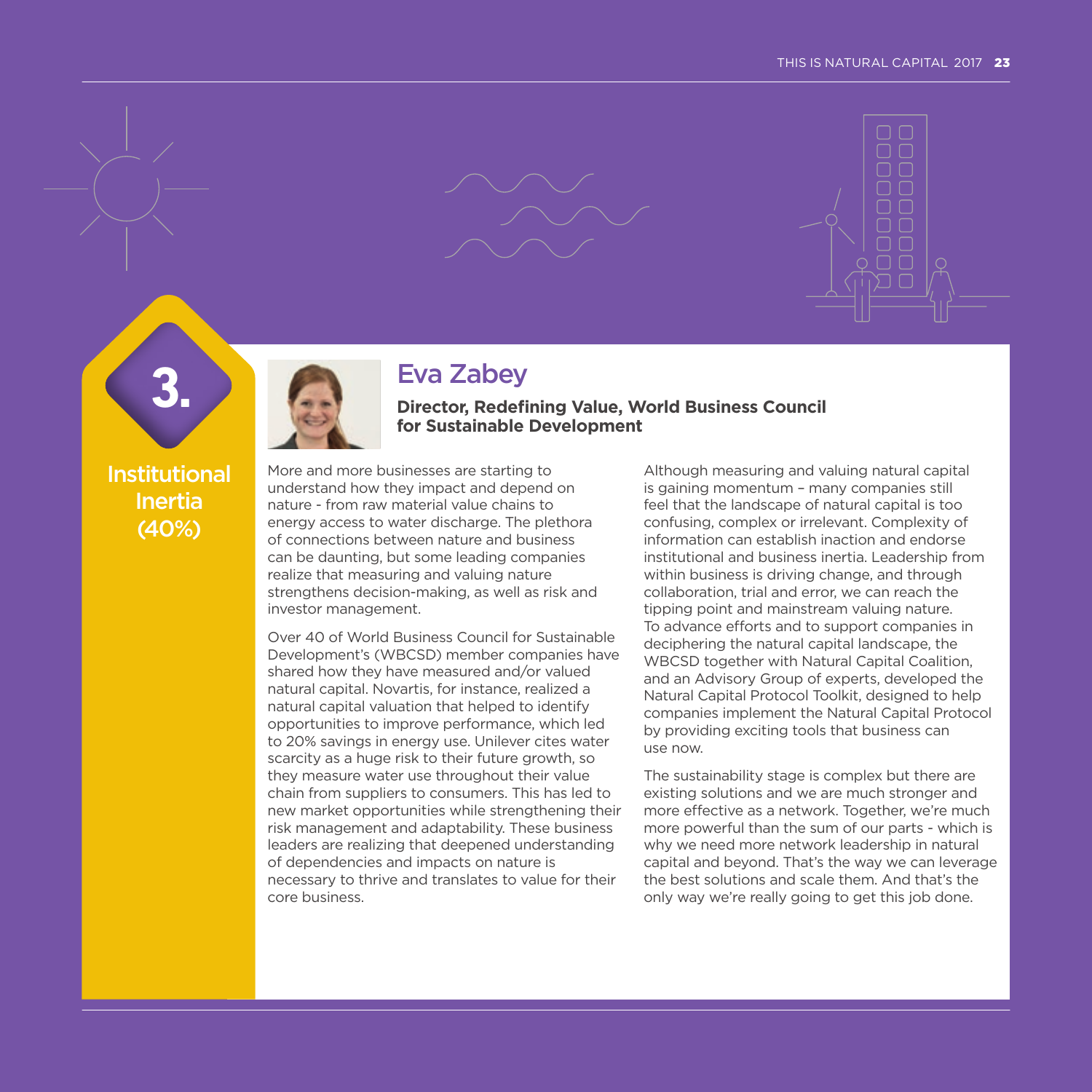# Natural Capital and the Global Goals

#### Richard Spencer

Head of Sustainability, ICAEW



indicators to measure success 230 of global goals.

The Goals are a compelling vision of the world the world wants by 2030 expressed as 17 inter-connected outcomes. The coupling of capital and nature has been around since the 1970s but has gained momentum more recently notably in <IR>. Not without controversy "capital" is becoming central to the way business understands its relationship to nature and society. If we want businesses to act, then our narrative has to speak to their concerns to demonstrate relevance and be in a language it understands. "Capital" has been a remarkably useful way of doing this.

Connecting the capitals to the Goals is a persuasive way of extending and mutually reinforcing the importance of both to businesses. The Goals represent the outcomes society wants to achieve from the deployment and maintenance of the capitals. There have been some useful exercises in examining the relationship. For example, the below image from the Stockholm Institute And Carol Adams' piece 'The Sustainable Development Goals, integrated thinking and the Integrated Report.



#### How can the capitals contribute?

Targets and indicators give us a version of reality; they leave things out and shape what is important and our understanding of the Goals. Business and civil society are not bound to the formal UN process as governments are and could develop their own targets and indicators more relevant to them. This will create different interpretation of the Goals that complements and overlaps the UN version. This plurality could well lead to a success bigger than that defined by the formal process.

I believe that it is important to focus on the vision and think about how one will deploy the capitals to achieve that, then measure progress. I am a strong advocate of the journey of discovery that each organisation should go through linking Goals and capitals making it meaningful to them and igniting new insights.





Graphic credit: Stockholm Resilience Centre, 2016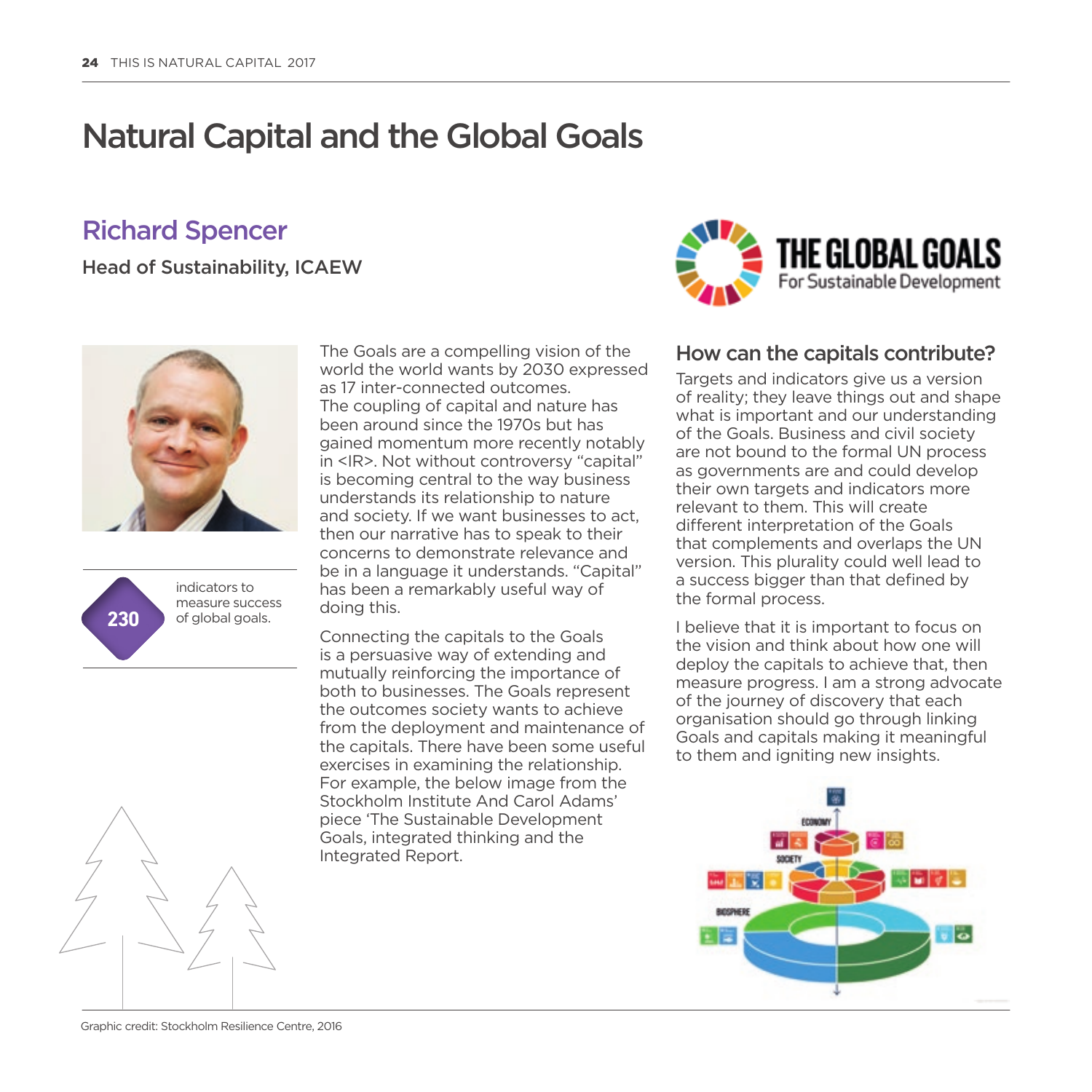# How can you get involved in 2018?

All Coalition projects have multiple rings of engagement, to enable everyone to participate according to their strengths and resources.

#### **Stay informed:**

Receive updates and news.

#### Apply and share:

Using natural capital approaches? Let us know!

Consult and pilot: Test and review draft guidance.

#### Advise:

Offer regular technical direction on a project.

#### Lead:

Commit inspiration, resources and time to a project.

#### **Other ways to get involved**

- Submit a case study
- Suggest a country application
- Suggest and lead a translation of the Protocol
- Organize an natural capital event

To discuss any of the above, contact info@naturalcapitalcoalition.org or visit www.naturalcapitalcoalition.org Particular thanks to Siobhan Stewart, ICAEW for her work on this publication.